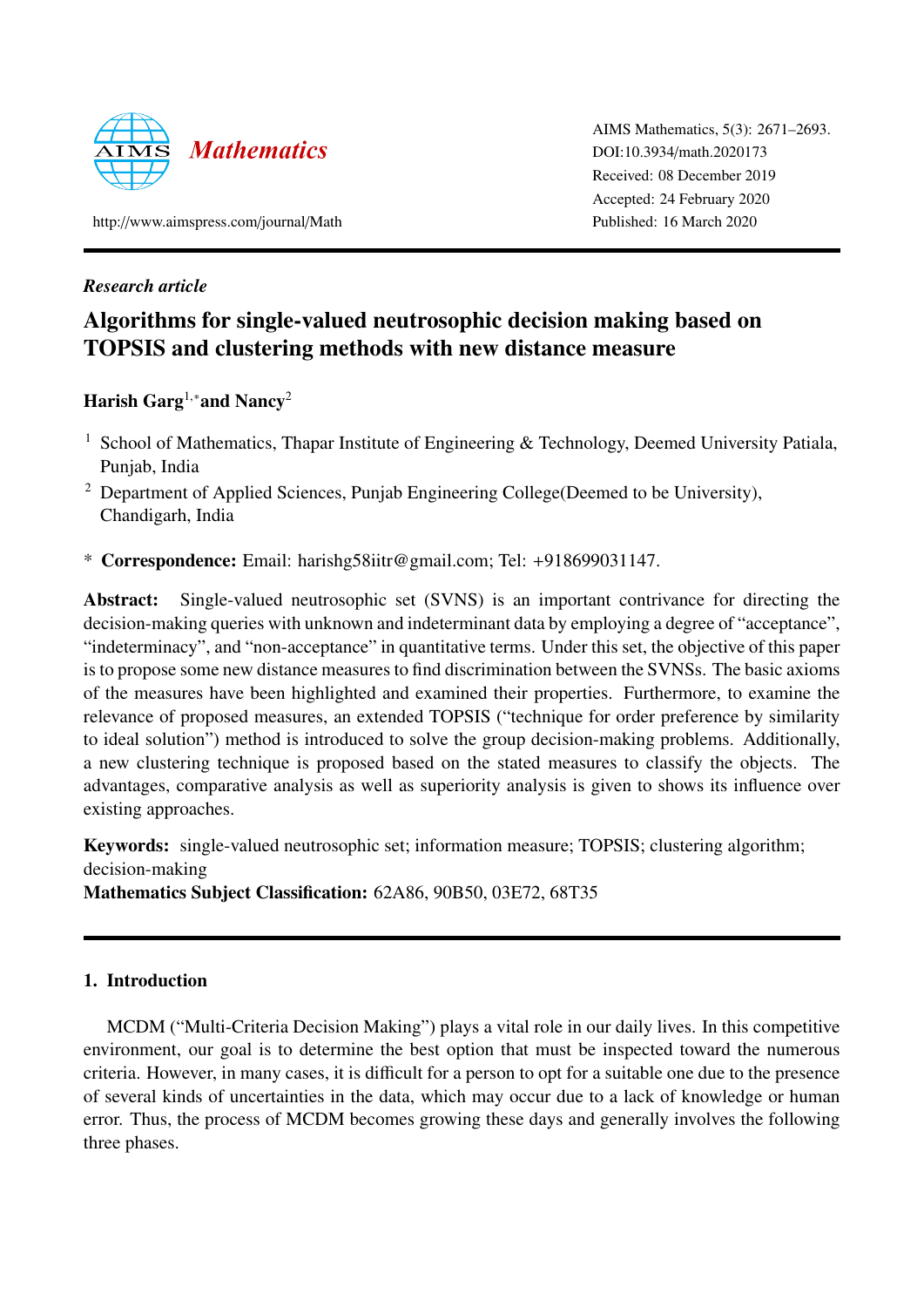- i) Choose a proper scale to evaluate the given objects;
- ii) Aggregate the information, using the suitable technique, to obtain the tendency value of each objects;
- iii) Rank the given objects to select the best one(s).

As the decision process becomes complex day-by-day due to a huge number of uncertainties present in the information. Thus to feel it deeply and concisely, a theory of fuzzy set (FS) gave by [\[1\]](#page-20-0) plays a vital role in the decision-making problems (DMPs) by allowing a membership degree (MDs) to each element. Later on, [\[2\]](#page-20-1) prolongs the FSs to intuitionistic FSs (IFSs) by adding non-membership degrees (NMDs) along with MDs such that their sum can't pass one. In modern life, the complex system requires the uncertainties in views of indeterminacy and hence the present sets, FS or IFS, are incapable to deal with the information correctly. To consider it, [\[3\]](#page-20-2) presented neutrosophic set (NS) by involving the three independent functions namely "truth", "indeterminacy" and "falsity" which are the standard or non-standard real subsets of ]<sup>−</sup>0, 1<sup>+</sup>[. However, for software engineering proposals the classical unit<br>interval [0, 1] is used. Thus, [4] enriches the NS to SVNS in which ranges of the independent degrees interval [0, 1] is used. Thus, [\[4\]](#page-20-3) enriches the NS to SVNS in which ranges of the independent degrees are taken as  $[0, 1]$  instead of  $]^{-0}$ ,  $1^{+}$ . Since its appearance and the ability to tackle the indeterminacy<br>at the initial stage of data. SVNS is one of the bot topics to tackle the DMPs. In the literature, such at the initial stage of data, SVNS is one of the hot topics to tackle the DMPs. In the literature, such theory is widely to solve the DMPs and are classified into two aspects, namely aggregation operators (AOs) and information measures (IMs), which are presented below:

- 1) *The basic results of SVNS:* [\[5\]](#page-20-4) firstly defined the operational laws for SVNSs. However, to order the given SVNSs, [\[6\]](#page-20-5) defined the score function, while [\[7\]](#page-20-6) presented an improved score function. [\[8\]](#page-20-7) presented the subtraction and division operations for interval NSs.
- 2) *AOs based approaches:* For example, [\[5\]](#page-20-4) initiated the idea of weighted averaging (WA) and weighted geometric (WG) operators. [\[6\]](#page-20-5) presented the ordered WA and WG operators. [\[9\]](#page-20-8) define the operators based on Hamacher norm. [\[10\]](#page-20-9) developed Frank t-norm based AOs for DMPs. [\[11\]](#page-20-10) defined logarithm operational laws based AOs for SVNS. [\[12\]](#page-20-11) defined some Bonferroni mean AOs. [\[13\]](#page-20-12) presented power AOs for SVNS. [\[14\]](#page-20-13) presented the power aggregation operators for the linguistic SVNSs. [\[15\]](#page-21-0) developed the frank prioritized BM operators for solving DMPs. [\[16\]](#page-21-1) defined the concept of neutrality operational laws and its based AOs for solving the decision-making problems. [\[17\]](#page-21-2) developed the hybrid Heronian mean AOs by considering the concept of Choquet and frank norm operational laws for SVNSs.
- 3) *IMs based approaches:* In the literature, several measures such as distance, similarity, entropy are reviewed by the scholars. For instance, [\[18\]](#page-21-3) defined the distance measures for SVNSs. [\[19\]](#page-21-4) defined the distance measures between two SVNSs and hence defined the similarity, entropy and index of the distance measures to solve the clustering and the decision-making problems. [\[20\]](#page-21-5) defined the weighted distance measures for SVNSs. [\[21\]](#page-21-6) defined the biparametric distance measures for SVNSs to solve the decision-making problems. [\[22\]](#page-21-7) defined the cross-entropy for SVNSs. [\[23\]](#page-21-8) defined the entropy measure of order  $\alpha$  for SVNSs. [\[24,](#page-21-9) [25\]](#page-21-10) defined the tangential and logarithm measures to compute the degree of similarity between two or more SVNSs. [\[26\]](#page-21-11) discussed the multicriteria model for the selection of the transport service using SVNS features. A concept of divergence measure for SVNS is proposed by the authors in [\[27\]](#page-21-12) and utilized it to solve the decision making problems.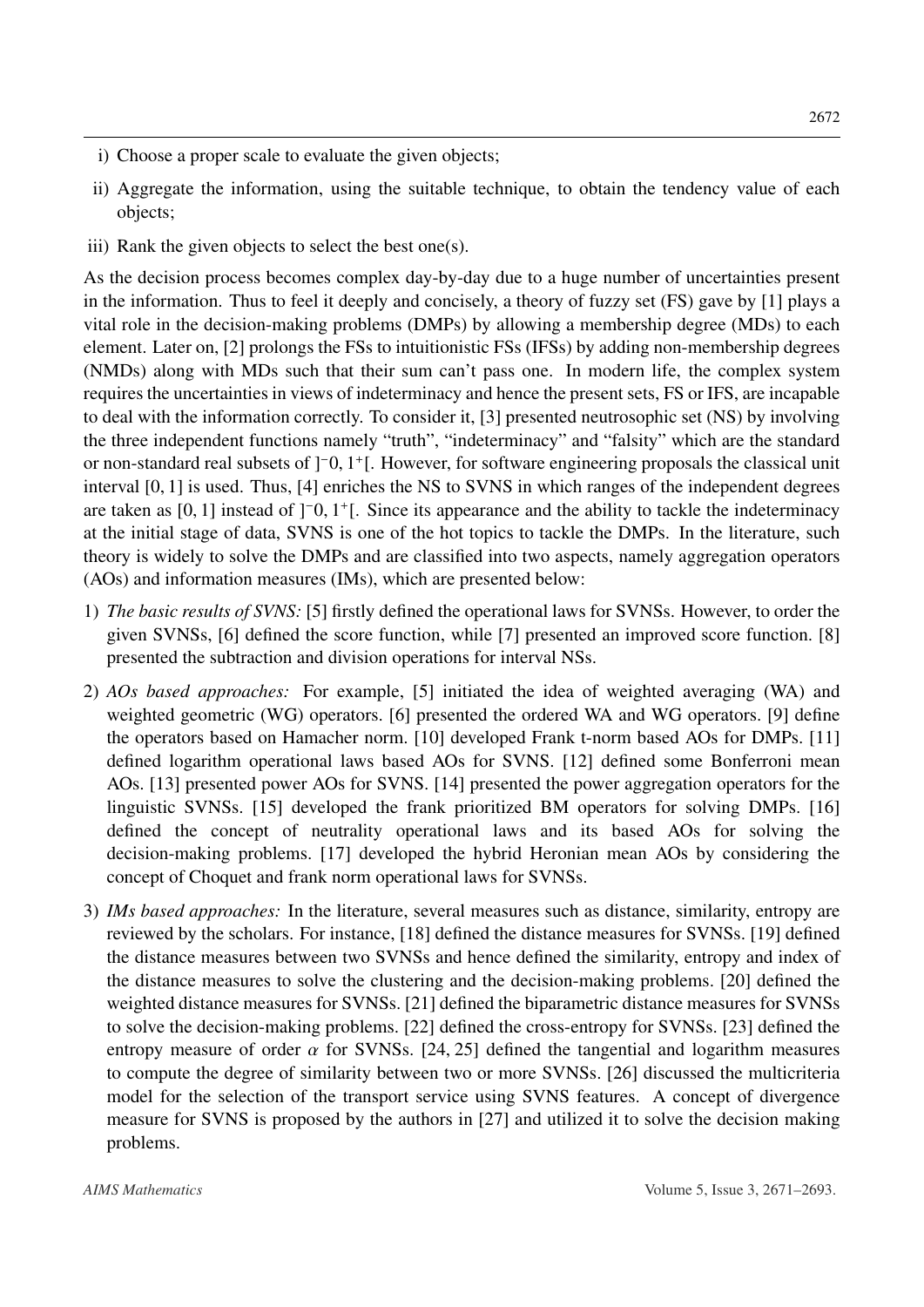The above-mentioned approaches are widely applicable in different fields. However, the approaches based on IMs are extensively reviewed. Among them, a "Technique for Order Preference with respect to the Similarity to the Ideal Solution (TOPSIS)" [\[28\]](#page-21-13) is a well-known approach that is working on the principle to pick the best one according to its minimum distance from the target set. For it, the two ideals namely PIS("positive ideal set") and NIS ("negative ideal set") are considered and the working of the TOPSIS method depends on it. In the TOPSIS method, both the inclinations such as similarity or dis-similarity are considered together to reach the target set. Based on these features, several researchers have addressed the problem of TOPSIS to solve the MCDM problem under the SVNS environment. For example, [\[29\]](#page-21-14) firstly presented the model of TOPSIS for SVNS. [\[30\]](#page-21-15) presented an MCDM method based on TOPSIS and VIKOR ("VIseKriterijumska Optimizacija I Kompromisno Resenje") methods. [\[31\]](#page-21-16) presented an extended TOPSIS method based on the maximum-deviation method while [\[32\]](#page-22-0) presented a modified TOPSIS method to solve the MCDM problems. [\[27\]](#page-21-12) presented divergence measures based TOPSIS method under the SVNS. [\[33\]](#page-22-1) discuss the TOPSIS method for solving the MCDM problems through statistical analysis. Apart from the above scheme, [\[34\]](#page-22-2) built up a strategy for arranging perceptions into groups with the end goal that each cluster is as homogeneous as conceivable in the FS domain. The strategy is known as clustering which clusters the fuzzy information into the various leveled structure based on the proximity matrix. Inspired by this idea, [\[35\]](#page-22-3) introduced the clustering method for the SVNS minimum spanning tree. Again, [\[36\]](#page-22-4) presented another clustering algorithm based on the similarity measure which is obtained from distance measure. Since clustering has applications in various fields like image processing, data mining, medical diagnosis, machine learning, etc. therefore authors extend these applications of clustering analysis in the SVNS environment [\[37–](#page-22-5)[40\]](#page-22-6). Thus, from the above studies, we conclude that SVNS is one of the most favorable environment to access the alternatives.

Considering the versatility of SVNS and the quality of the TOPSIS method, the theme of the present study is to examine the new distance measure to compute the degree of discrimination between the given sets. Also, we study their relevant axioms and the properties to show its validity. To reach the target precisely, we extended the given TOPSIS approach for DMPs. Holding all the above tips in mind, the main objective of the present work is listed as

- (i) to define some new distance measures for given numbers under SVNS environment.
- (ii) to develop an algorithm to determine the MCDM problems based on the extended TOPSIS approach.
- (iii) to test the presented approach with a numerical example.
- (iv) to impersonate a new clustering algorithm based on the proposed measures.

The major assets of the presented TOPSIS method over the others as the basic TOPSIS method aggregate the decision matrices by the aggregation operator and then decide relative coefficients based on the aggregated matrices. But in our approach, we find the relative coefficient of each decision matrix individually and then give the final results for each alternative. Then we aggregate the results of each decision-maker and get new relative coefficients for final ranking results. That is, this approach gives the individual as well as aggregated ranking results of decision-makers.

The rest of the text is designed as. Section [2](#page-3-0) gives brief review on SVNS. Section [3](#page-4-0) trades with new distance measures along with their characteristics. In Section [4,](#page-7-0) we offer an extended group TOPSIS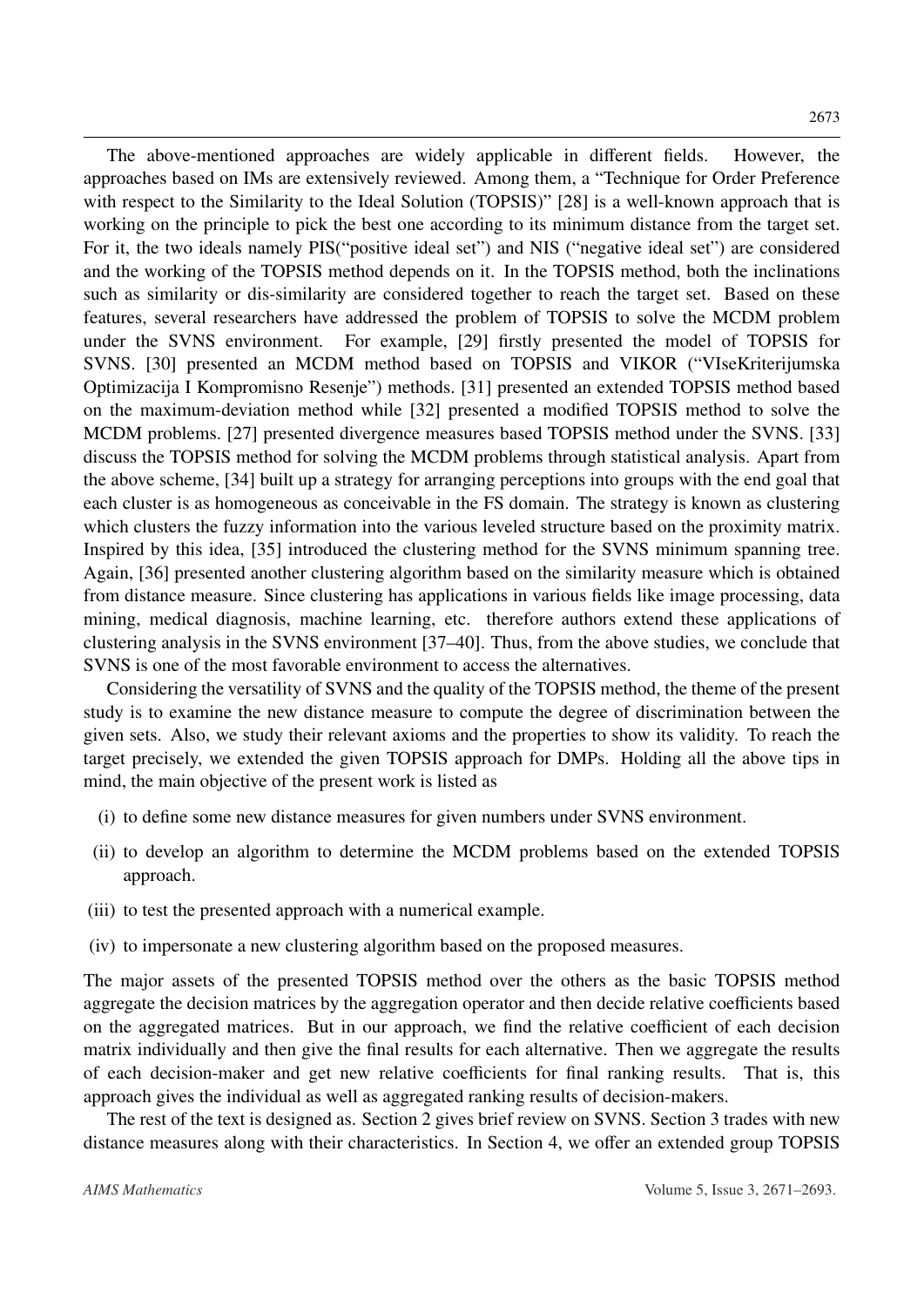method based on proposed measures to solve the MCDM problem. The applicability of the approach is discussed through a case study. In Section [5,](#page-14-0) a new clustering algorithm is presented and explained with a numerical example. Section [6](#page-18-0) gives the advantages of the study. Finally, a concrete conclusion is given in Section [7.](#page-19-0)

#### <span id="page-3-0"></span>2. Preliminaries

In it, we discuss some basic terms associated with SVNS in universal set  $X$ .

**Definition 2.1.** [\[3\]](#page-20-2) A neutrosophic set  $N$  is given as

$$
\mathcal{N} = \{ (x, \varsigma_N(x), \tau_N(x), \upsilon_N(x)) \mid x \in \mathcal{X} \}
$$
\n(2.1)

where  $\varsigma_N(x)$ ,  $\tau_N(x)$ ,  $v_N(x)$  :  $X \to ]0^-, 1^+]$  are the degrees of "acceptance", "indeterminacy" and "non-<br>acceptance" such that  $0^- \leq \sup_{\zeta \in \zeta}(x) + \sup_{\zeta \in \zeta}(x) + \sup_{\zeta \in \zeta}(x) \leq 3^+$ acceptance" such that  $0^- \le \sup s_N(x) + \sup \tau_N(x) + \sup v_N(x) \le 3^+$ .

**Definition 2.2.** [\[4\]](#page-20-3) A SVNS N in X is stated as

$$
\mathcal{N} = \{ (x, \varsigma_N(x), \tau_N(x), \upsilon_N(x)) \mid x \in \mathcal{X} \}
$$
\n
$$
(2.2)
$$

where  $\zeta_N, \tau_N, \nu_N \in [0, 1]$  and  $0 \leq \zeta_N + \tau_N + \nu_N \leq 3$  for each  $x \in \mathcal{X}$ . We call a pair  $\mathcal{N} = (\zeta_N, \tau_N, \nu_N)$ , throughout this article, and known as SVN number (SVNN).

**Definition 2.3.** [\[4\]](#page-20-3) For two SVNNs  $N_1 = (c_1, \tau_1, \nu_1)$  and  $N_2 = (c_2, \tau_2, \nu_2)$ , some basic operations are defined as

- (i)  $\mathcal{N}_1 \subseteq \mathcal{N}_2$  if  $\varsigma_1 \leq \varsigma_2$ ,  $\tau_1 \geq \tau_2$ ,  $v_1 \geq v_2$ .
- (ii)  $N_1 \cap N_2 = (\min(c_1, c_2), \max(\tau_1, \tau_2), \max(v_1, v_2)).$
- (iii)  $N_1 \cup N_2 = (\max(c_1, c_2), \min(\tau_1, \tau_2), \min(v_1, v_2)).$
- (iv)  $N_1 = N_2$  if and only if  $N_1 \subseteq N_2$  and  $N_2 \subseteq N_1$ .
- (v) Complement:  $N_1^c = (v_1, \tau_1, \varsigma_1)$ .

<span id="page-3-1"></span>**Definition 2.4.** Let  $\Psi(\chi)$  be the collections of all SVNSs over X. A real-valued function  $\mathcal{D}: \Psi(\chi) \to$  $Ψ(X)$  is termed as distance measures, if for  $N_1, N_2, N_3 \in Ψ(X)$ ,  $\mathcal D$  satisfies the following axioms.

$$
(P1) \ \ 0 \leq \mathcal{D}(\mathcal{N}_1, \mathcal{N}_2) \leq 1;
$$

- (P2)  $\mathcal{D}(N_1, N_2) = 0 \Leftrightarrow N_1 = N_2$ ;
- (P3)  $\mathcal{D}(N_1, N_2) = \mathcal{D}(N_2, N_1)$ ;
- (P4) If  $N_1 \subseteq N_2 \subseteq N_3$  then  $\mathcal{D}(N_1, N_2) \leq \mathcal{D}(N_1, N_3)$  and  $\mathcal{D}(N_2, N_3) \leq \mathcal{D}(N_1, N_3)$ .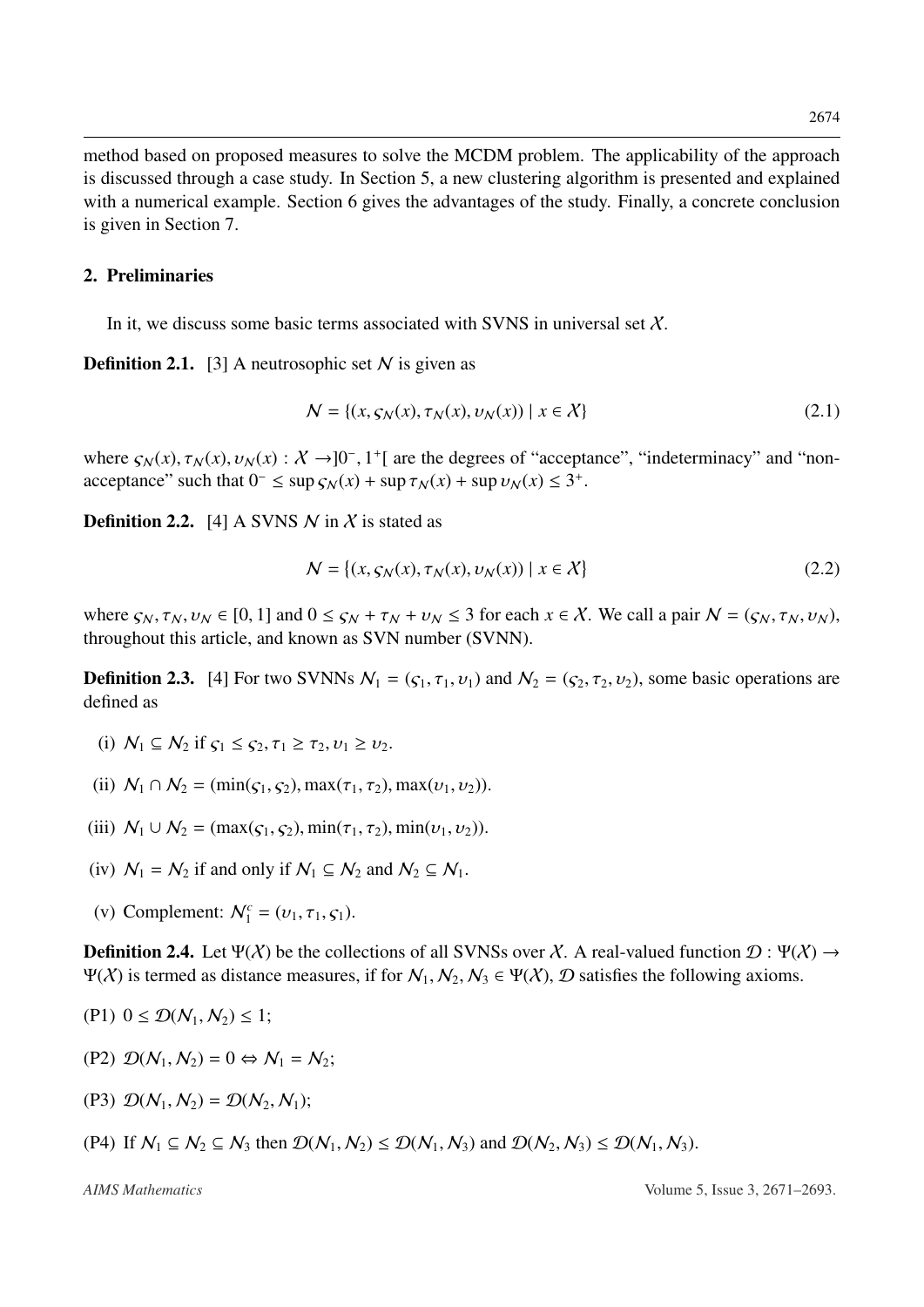#### <span id="page-4-0"></span>3. Proposed distance measure

This section presents new distance measure for SVNSs and investigating their properties.

**Definition 3.1.** For two SVNSs  $\mathcal{N}_1 = \{(\mathcal{S}_{\mathcal{N}_1}(x_j), \tau_{\mathcal{N}_1}(x_j), \nu_{\mathcal{N}_1}(x_j)) | x_j \in \mathcal{X}\}\$ and  $\mathcal{N}_2 = \{(\mathcal{S}_{\mathcal{N}_2}(x_j), \tau_{\mathcal{N}_2}(x_j), \nu_{\mathcal{N}_2}(x_j), \nu_{\mathcal{N}_1}(x_j)\}|\mathcal{X}_{\mathcal{N}_2}(x_j)\}$  $v_{N_2}(x_j)$  |  $x_j \in X$ }, a proposed distance measure  $D$  between them is stated as.

<span id="page-4-1"></span>
$$
\mathcal{D}_{\lambda}(\mathcal{N}_1, \mathcal{N}_2) = \left[ \sum_{j=1}^n w_j \left( \sum_{r=1}^3 \beta_r \eta_r(x_j) \right)^{\lambda} \right]^{1/\lambda}
$$
(3.1)

where  $\lambda > 0, \beta_r \in [0, 1], \sum_{r=1}^{3}$  $\sum_{r=1}^{3} \beta_r = 1$  and  $w_j \in [0, 1]$ ,  $\sum_{j=1}^{n} w_j = 1$ ,

$$
\eta_{1}(x_{j}) = \frac{\psi_{1}(x_{j}) + \psi_{2}(x_{j}) + \psi_{3}(x_{j})}{6};
$$
\n
$$
\psi_{1}(x_{j}) = \begin{vmatrix}\n(1 - S_{N_{1}}(x_{j})) + \frac{11 - S_{N_{1}}(x_{j}) + \tau_{N_{1}}(x_{j}) + \nu_{N_{1}}(x_{j}) \\
- \left| (1 - S_{N_{2}}(x_{j})) + \frac{11 - S_{N_{2}}(x_{j}) + \tau_{N_{2}}(x_{j}) + \nu_{N_{2}}(x_{j})}{3} \right| \\
+ \frac{11 - S_{N_{1}}(x_{j}) + \frac{11 - S_{N_{1}}(x_{j}) + \tau_{N_{1}}(x_{j}) + \nu_{N_{1}}(x_{j})}{3}\n\end{vmatrix} ;
$$
\n
$$
\psi_{2}(x_{j}) = \begin{vmatrix}\n\tau_{N_{1}}(x_{j}) + \frac{11 - S_{N_{2}}(x_{j}) + \tau_{N_{2}}(x_{j}) + \nu_{N_{2}}(x_{j})}{3}\n\end{vmatrix} ;
$$
\n
$$
\psi_{3}(x_{j}) = \begin{vmatrix}\n\nu_{N_{1}}(x_{j}) + \frac{11 - S_{N_{1}}(x_{j}) + \tau_{N_{1}}(x_{j}) + \nu_{N_{1}}(x_{j})}{3}\n\end{vmatrix} ;
$$
\n
$$
\eta_{2}(x_{j}) = \max \left( \frac{\nu_{N_{1}}(x_{j}) + \frac{11 - S_{N_{2}}(x_{j}) + \tau_{N_{2}}(x_{j}) + \nu_{N_{2}}(x_{j})}{3} \right|, |\tau_{N_{1}}(x_{j}) - \tau_{N_{2}}(x_{j})|, |\nu_{N_{1}}(x_{j}) - \nu_{N_{2}}(x_{j})| \right);
$$
\n
$$
\eta_{3}(x_{j}) = \frac{2 + S_{N_{1}}(x_{j}) - \tau_{N_{1}}(x_{j}) - \nu_{N_{1}}(x_{j})}{3} - \frac{2 + S_{N_{2}}(x_{j}) - \tau_{N_{2}}(x_{j}) - \nu_{N_{2}}(x_{j})}{3} \end{vmatrix} .
$$

**Theorem 3.1.** The above defined measure  $D$  satisfies the properties of Definition [2.4.](#page-3-1)

*Proof.* (P1) Since for each *j*,  $S_{N_1}(x_j)$ ,  $\tau_{N_1}(x_j)$ ,  $v_{N_1}(x_j) \in [0, 1]$ , therefore,  $(1 - S_{N_1}(x_j)) \in [0, 1]$  and  $(1 - S_{N_1}(x_j) + \tau_{N_1}(x_j) + \tau_{N_1}(x_j) + (3 \in [0, 1])$  hence  $|(1 - \varsigma_{N_1}(x_j)) + \tau_{N_1}(x_j) + \upsilon_{N_1}(x_j)|/3 \in [0, 1]$ , hence

$$
0 \leq \left| (1 - s_{N_1}(x_j)) + \frac{|(1 - s_{N_1}(x_j)) + \tau_{N_1}(x_j) + \nu_{N_1}(x_j)|}{3} \right| \leq 2,
$$
  
and 
$$
0 \leq \left| (1 - s_{N_2}(x_j)) + \frac{|(1 - s_{N_2}(x_j)) + \tau_{N_2}(x_j) + \nu_{N_2}(x_j)|}{3} \right| \leq 2
$$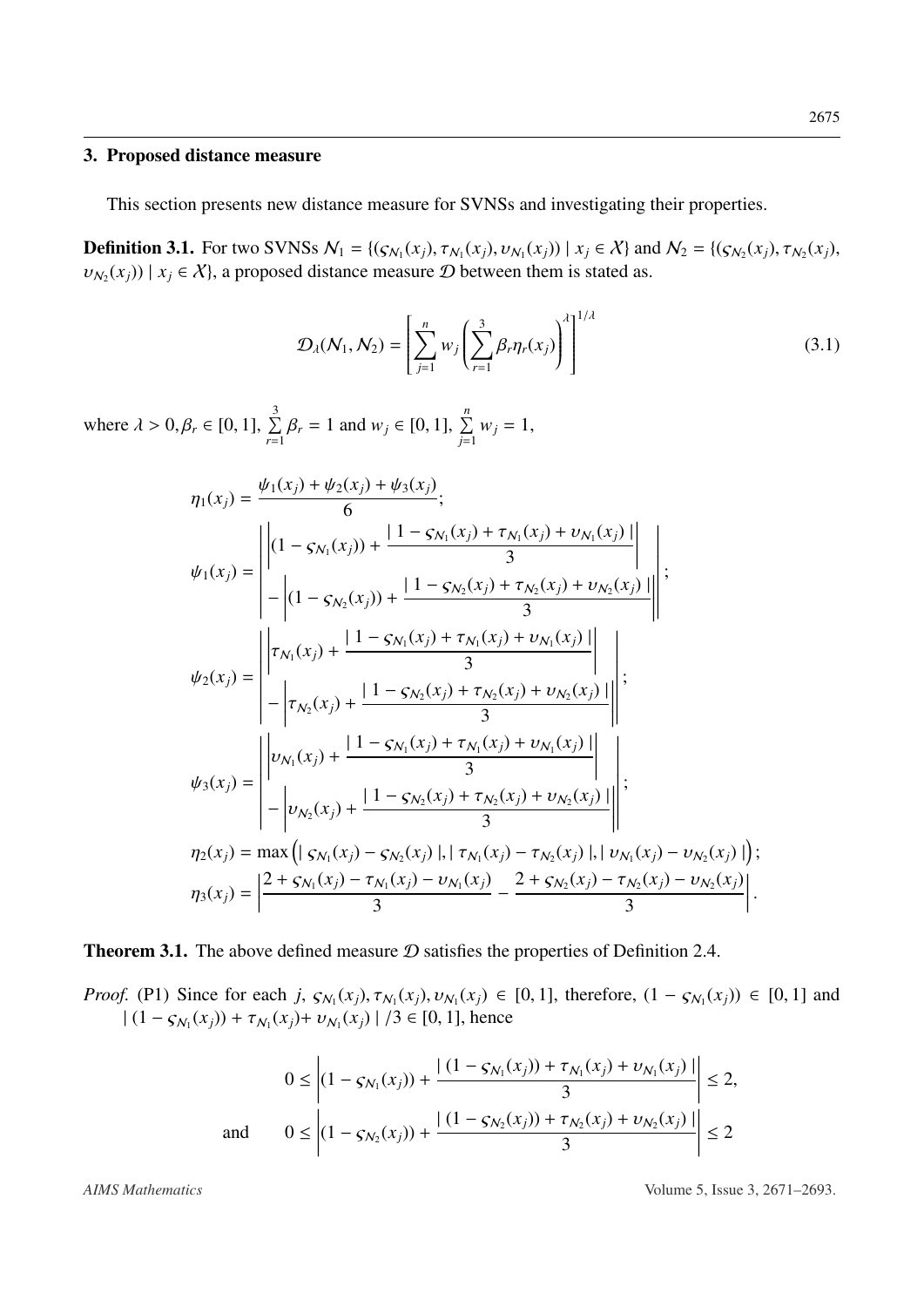Hence,

$$
\psi_1(x_j) = \begin{vmatrix} \left| (1 - s_{N_1}(x_j)) + \frac{|(1 - s_{N_1}(x_j)) + \tau_{N_1}(x_j) + \nu_{N_1}(x_j)|}{3} \right| \\ - \left| (1 - s_{N_2}(x_j)) + \frac{|(1 - s_{N_2}(x_j)) + \tau_{N_2}(x_j) + \nu_{N_2}(x_j)|}{3} \right| \\ \in [0, 2]
$$

Similarly, we get  $\psi_2(x_i) \in [0, 2]$ ,  $\psi_3(x_i) \in [0, 2]$ . From this, we have

$$
\eta_1(x_j) = \frac{\psi_1(x_j) + \psi_2(x_j) + \psi_3(x_j)}{6} \in [0, 1].
$$

Further, we have

$$
|S_{\mathcal{N}_1}(x_j) - S_{\mathcal{N}_2}(x_j)|, |\tau_{\mathcal{N}_1}(x_j) - \tau_{\mathcal{N}_2}(x_j)|, |\nu_{\mathcal{N}_1}(x_j) - \nu_{\mathcal{N}_2}(x_j)| \in [0, 1].
$$

Thus,

$$
\eta_2(x_j) = \max \begin{pmatrix} | \varsigma_{N_1}(x_j) - \varsigma_{N_2}(x_j) |, \\ | \tau_{N_1}(x_j) - \tau_{N_2}(x_j) |, \\ | \upsilon_{N_1}(x_j) - \upsilon_{N_2}(x_j) | \end{pmatrix} \in [0, 1]
$$

Also, by definition of SVNS,

$$
0 \le \frac{2 + s_{N_1}(x_j) - \tau_{N_1}(x_j) - \nu_{N_1}(x_j)}{3} \le 1
$$
  
and 
$$
0 \le \frac{2 + s_{N_2}(x_j) - \tau_{N_2}(x_j) - \nu_{N_2}(x_j)}{3} \le 1
$$

Therefore,

$$
\left|\frac{2+\varsigma_{N_1}(x_j)-\tau_{N_1}(x_j)-\upsilon_{N_1}(x_j)}{3}-\frac{2+\varsigma_{N_2}(x_j)-\tau_{N_2}(x_j)-\upsilon_{N_2}(x_j)}{3}\right|\in[0,1],
$$

which means  $\eta_3(x_i) \in [0, 1]$ . Since,  $\eta_1(x_i), \eta_2(x_i), \eta_3(x_i), \beta_r(x_i) \in [0, 1]$ ; (*r* = 1, 2, 3), therefore, ĺ  $\sum_{i=1}^{3}$ *r*=1 β*<sup>r</sup>*η*<sup>r</sup>*(*xj*)  $\setminus^{\prime}$  $∈ [0, 1]$ , for any real  $λ > 0$ . Also, for  $w_j ∈ [0, 1]$ , we get

$$
\mathcal{D}_{\lambda}(\mathcal{N}_1, \mathcal{N}_2) = \sum_{j=1}^n w_j \left( \sum_{r=1}^3 \beta_r \eta_r(x_j) \right)^{\lambda} \in [0, 1].
$$

(P2) For  $N_1 = N_2$ , we have  $\varsigma_{N_1}(x_j) = \varsigma_{N_2}(x_j)$ ,  $\tau_{N_1}(x_j) = \tau_{N_2}(x_j)$ ,  $v_{N_1}(x_j) = v_{N_2}(x_j)$  for  $j = 1, 2, ..., n$ , which implies  $y_{k_1}(x_j) = 0$ ,  $y_{k_2}(x_j) = 0$ , i.e.,  $y_{k_1}(x_j) = 0$ , Also, we get  $y_{k_2}(x_j) = 0$  and which implies  $\psi_1(x_i) = 0$ ,  $\psi_2(x_i) = 0$ ,  $\psi_3(x_i) = 0$ , i.e.,  $\eta_1(x_i) = 0$ . Also, we get,  $\eta_2(x_i) = 0$  and  $\eta_3(x_i) = 0$ . Hence,  $\mathcal{D}_\lambda(N_1, N_2) = 0$ .

On the other hand, we assume  $\mathcal{D}_{\lambda}(N_1, N_2) = 0$ , which implies  $\left($  $\sum_{ }^{3}$ *r*=1 β*<sup>r</sup>*η*<sup>r</sup>*(*xj*)  $\setminus^{\prime}$  $= 0$ . Since  $\beta_r \eta_r(x_j) \ge 0$  therefore  $\sum_{r=1}^3$  $\sum_{r=1}$   $\beta_r \eta_r(x_j) = 0$ , implies  $\beta_r \eta_r(x_j) = 0$ ,  $\forall r, j$ . Thus, we have  $\eta_r(x_j) = 0$ ,  $\forall r$ . From this, we get  $\varsigma_{N_1}(x_j) = \varsigma_{N_2}(x_j)$ ,  $\tau_{N_1}(x_j) = \tau_{N_2}(x_j)$ ,  $v_{N_1}(x_j) = v_{N_2}(x_j)$ . Hence we get,  $N_1 - N_2$  $N_1 = N_2$ .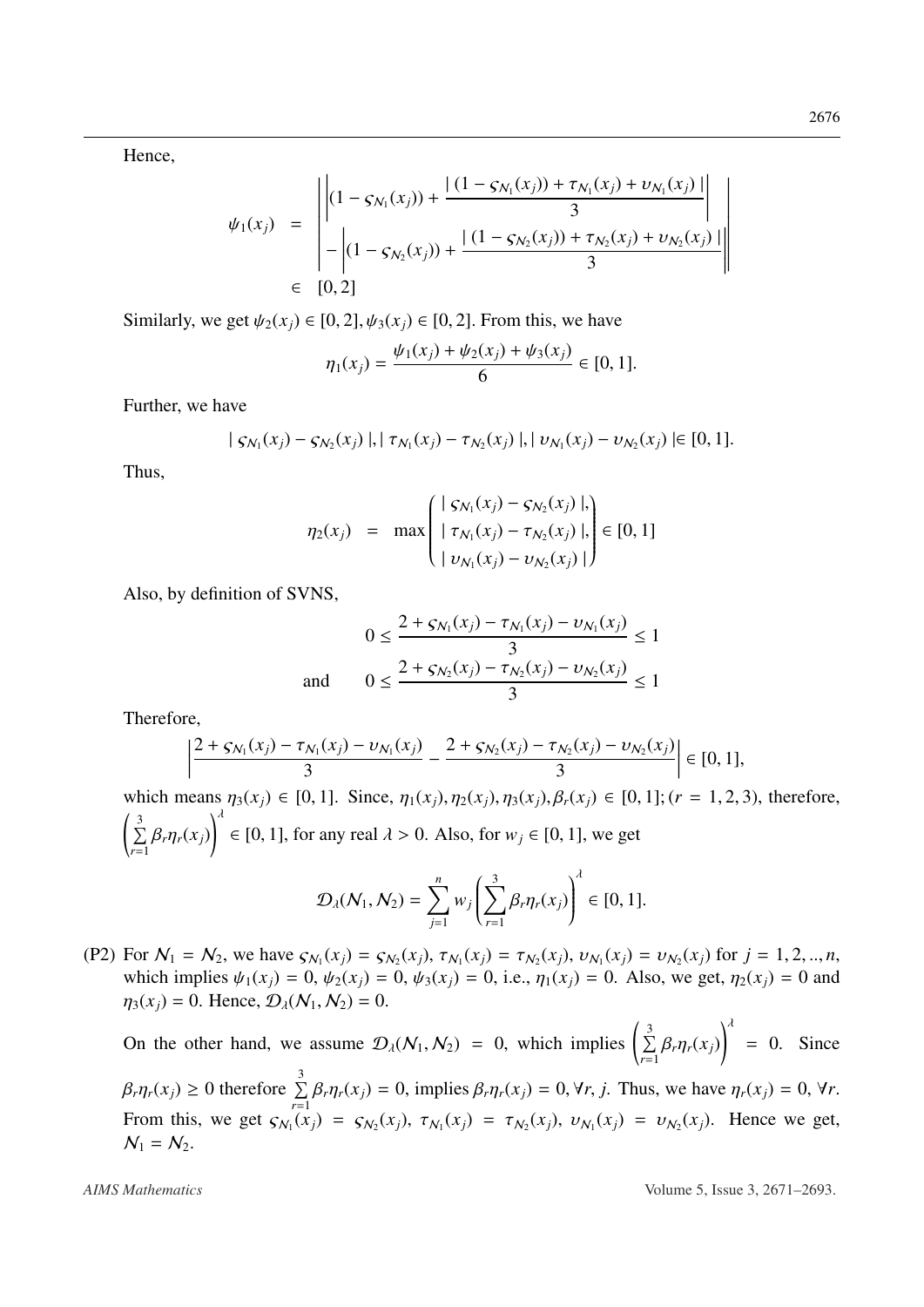- (P3) Since each  $\eta_r(x_i)$ ; ( $r = 1, 2, 3$ ), is symmetric therefore  $\mathcal{D}_\lambda(\mathcal{N}_1, \mathcal{N}_2) = \mathcal{D}_\lambda(\mathcal{N}_2, \mathcal{N}_1)$ .
- (P4) If  $\mathcal{N}_1 \subseteq \mathcal{N}_2 \subseteq \mathcal{N}_3$ , then  $\varsigma_{\mathcal{N}_1}(x_j) \leq \varsigma_{\mathcal{N}_2}(x_j) \leq \varsigma_{\mathcal{N}_3}(x_j)$ ;  $\tau_{\mathcal{N}_1}(x_j) \geq \tau_{\mathcal{N}_2}(x_j) \geq \tau_{\mathcal{N}_3}(x_j)$ ;  $v_{\mathcal{N}_1}(x_j) \geq$  $v_{N_2}(x_j) \ge v_{N_3}(x_j)$  which implies

$$
\left| \left| (1 - S_{\mathcal{N}_1}(x_j)) + \frac{|1 - S_{\mathcal{N}_1}(x_j) + \tau_{\mathcal{N}_1}(x_j)| + \nu_{\mathcal{N}_1}(x_j)|}{3} \right| - \left| (1 - S_{\mathcal{N}_2}(x_j)) + \frac{|1 - S_{\mathcal{N}_2}(x_j) + \tau_{\mathcal{N}_2}(x_j)| + \nu_{\mathcal{N}_2}(x_j)|}{3} \right| \right|
$$
  
\n
$$
\leq \left| \left| (1 - S_{\mathcal{N}_1}(x_j)) + \frac{|1 - S_{\mathcal{N}_1}(x_j) + \tau_{\mathcal{N}_1}(x_j)| + \nu_{\mathcal{N}_1}(x_j)|}{3} \right| - \left| (1 - S_{\mathcal{N}_3}(x_j)) + \frac{|1 - S_{\mathcal{N}_3}(x_j) + \tau_{\mathcal{N}_3}(x_j)| + \nu_{\mathcal{N}_3}(x_j)|}{3} \right| \right|,
$$

that is,  $\psi_1(N_1, N_2)(x_i) \leq \psi_1(N_1, N_3)(x_i)$ . Similarly, we get  $\psi_2(N_1, N_2)(x_i) \leq \psi_2(N_1, N_3)(x_i)$  and  $\psi_3(N_1, N_2)(x_i) \leq \psi_3(N_1, N_3)(x_i)$ , therefore, we get  $\eta_1(N_1, N_2)(x_i) \leq \eta_1(N_1, N_3)(x_i)$ .

Further, we get  $|S_{N_1}(x_j) - S_{N_2}(x_j)| \le |S_{N_1}(x_j) - S_{N_3}(x_j)|$ ,  $|\tau_{N_1}(x_j) - \tau_{N_2}(x_j)| \le |\tau_{N_1}(x_j) - \tau_{N_3}(x_j)|$ <br>and  $|x_{N_1}(x_j) - x_{N_2}(x_j)| \le |x_{N_1}(x_j) - x_{N_2}(x_j)|$ . Thus, we get  $n_1(N_1, N_2)(x_j) \le n_1(N_1, N_2)(x_j)$ and  $| \nu_{N_1}(x_j) - \nu_{N_2}(x_j) | \le | \nu_{N_1}(x_j) - \nu_{N_3}(x_j) |$ . Thus, we get  $\eta_2(N_1, N_2)(x_j) \le \eta_2(N_1, N_3)(x_j)$ . Also,

$$
\left| \frac{2 + s_{N_1}(x_j) - \tau_{N_1}(x_j) - \nu_{N_1}(x_j)}{3} - \frac{2 + s_{N_2}(x_j) - \tau_{N_2}(x_j) - \nu_{N_2}(x_j)}{3} \right|
$$
  
 
$$
\leq \left| \frac{2 + s_{N_1}(x_j) - \tau_{N_1}(x_j) - \nu_{N_1}(x_j)}{3} - \frac{2 + s_{N_3}(x_j) - \tau_{N_3}(x_j) - \nu_{N_3}(x_j)}{3} \right|
$$

Thus, we get,  $\eta_3(N_1, N_2)(x_i) \leq \eta_3(N_1, N_3)(x_i)$ . Hence,  $\mathcal{D}_{\lambda}(N_1, N_2) \leq \mathcal{D}_{\lambda}(N_1, N_3)$ .

The above defined measure is illustrated with a numerical example as follow.

**Example 3.1.** Consider two SVNSs  $N_1 = \{(x_1, 0.7, 0.4, 0.4), (x_2, 0.5, 0.2, 0.1)\}$  and  $N_1 = \{(x_1, 0.7, 0.4, 0.4), (x_2, 0.5, 0.2, 0.1)\}$  and  $N_2 = \{(x_1, 0.7, 0.4, 0.4), (x_2, 0.5, 0.2, 0.1)\}$  $N_2 = \{(x_1, 0.2, 0.5, 0.4), (x_2, 0.6, 0.2, 0.2)\}\$ , with weight vector  $(0.7, 0.3)^T$ . By considering  $\beta_1 = \beta_2 = \beta_3 = 1/3$  and  $\lambda = 2$  we have  $\beta_1 = \beta_2 = \beta_3 = 1/3$  and  $\lambda = 2$ , we have

$$
\psi_1(x_1) = \left| 0.3 + \frac{0.3 + 0.4 + 0.4}{3} \right| - \left| 0.8 + \frac{0.8 + 0.5 + 0.4}{3} \right| = 0.7
$$
  

$$
\psi_2(x_1) = \left| 0.4 + \frac{0.3 + 0.4 + 0.4}{3} \right| - \left| 0.5 + \frac{0.8 + 0.5 + 0.4}{3} \right| = 0.3
$$
  

$$
\psi_3(x_1) = \left| 0.4 + \frac{0.3 + 0.4 + 0.4}{3} \right| - \left| 0.4 + \frac{0.8 + 0.5 + 0.4}{3} \right| = 0.2
$$
  

$$
\eta_1(x_1) = \frac{0.7 + 0.3 + 0.2}{6} = 0.2000
$$

Similarly, we get  $\eta_1(x_2) = 0.0333$ .

$$
\eta_2(x_1) = \max(0.5, 0.1, 0) = 0.5; \quad \eta_2(x_2) = \max(0.1, 0, 0.1) = 0.1
$$

and

$$
\eta_3(x_1) = \left| \frac{2 + 0.7 - 0.4 - 0.4}{3} - \frac{2 + 0.2 - 0.5 - 0.4}{3} \right| = 0.1999
$$

$$
\Box
$$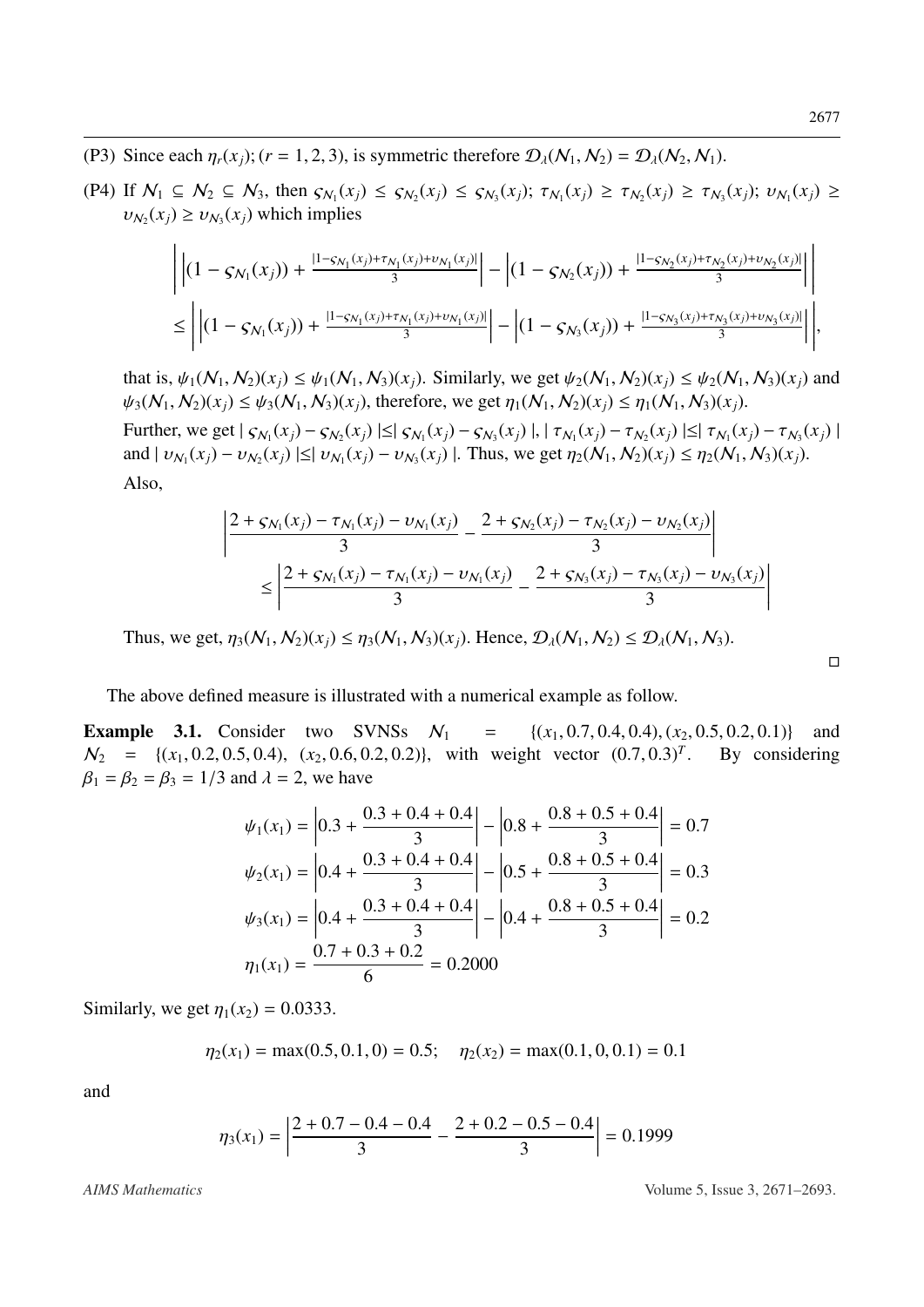$$
\eta_3(x_2) = \left| \frac{2 + 0.5 - 0.2 - 0.1}{3} - \frac{2 + 0.6 - 0.2 - 0.2}{3} \right| = 0.0000
$$

and hence, by Eq. [\(3.1\)](#page-4-1)

$$
\mathcal{D}(\mathcal{N}_1, \mathcal{N}_2) = \left(0.7\left(\frac{1}{3}(0.2 + 0.5 + 0.1999)\right)^2 + 0.3\left(\frac{1}{3}(0.0333 + 0.1 + 0)\right)^2\right)^{1/2}
$$
  
= 0.2522

Next, we define the degree of similarity based on proposed measure as follows.

<span id="page-7-1"></span>**Definition 3.2.** A real-valued function S is termed as similarity measure between SVNSs  $N_1$  and  $N_2$ and defined as

<span id="page-7-2"></span>
$$
S_{\lambda}(N_1, N_2) = 1 - \mathcal{D}_{\lambda}(N_1, N_2)
$$
 (3.2)

Theorem 3.2. The measure defined in Definition [3.2](#page-7-1) have the following features:

- (S1)  $0 \le S_{\lambda}(N_1, N_2) \le 1$ ;
- (S2)  $S(N_1, N_2) = 1$  if  $N_1 = N_2$ ;
- (S3)  $S(N_1, N_2) = S(N_2, N_1);$
- (S4) if  $N_1 \subseteq N_2 \subseteq N_3$  then  $S(N_1, N_3) \leq S(N_1, N_2)$  and  $S(N_1, N_3) \leq S(N_2, N_3)$ ;

*Proof.* For two SVNSs  $N_1$  and  $N_2$ , we have

- (S1) Since,  $0 \le D_{\lambda}(N_1, N_2) \le 1$ , therefore  $0 \le 1 D_{\lambda}(N_1, N_2) \le 1$ , i.e.  $0 \le S_{\lambda}(N_1, N_2) \le 1$ .
- (S2)  $S_{\lambda}(N_1, N_2) = 1 \Leftrightarrow \mathcal{D}_{\lambda}(N_1, N_2) = 0$  if  $N_1 = N_2$ .
- (S3) It follows from definition.
- (S4) If  $N_1 \subseteq N_2 \subseteq N_3$ , then  $\mathcal{D}(N_1, N_2) \leq \mathcal{D}(N_1, N_3)$  and  $\mathcal{D}(N_2, N_3) \leq \mathcal{D}(N_1, N_3)$ , which implies  $1 - \mathcal{D}(N_1, N_2) \geq 1 - \mathcal{D}(N_1, N_3)$  and  $1 - \mathcal{D}(N_2, N_3) \geq 1 - \mathcal{D}(N_1, N_3)$ , that is,  $\mathcal{S}(N_1, N_3) \leq$  $S(N_1, N_2)$  and  $S(N_1, N_3) \le S(N_2, N_3)$ .

### <span id="page-7-0"></span>4. MCDM method based on extended TOPSIS method

In this section, we offer a novel TOPSIS method based on proposed measures to handle the group DMPs. Further, a real-life example is given to demonstrate it and the validity test is conducted to justify it.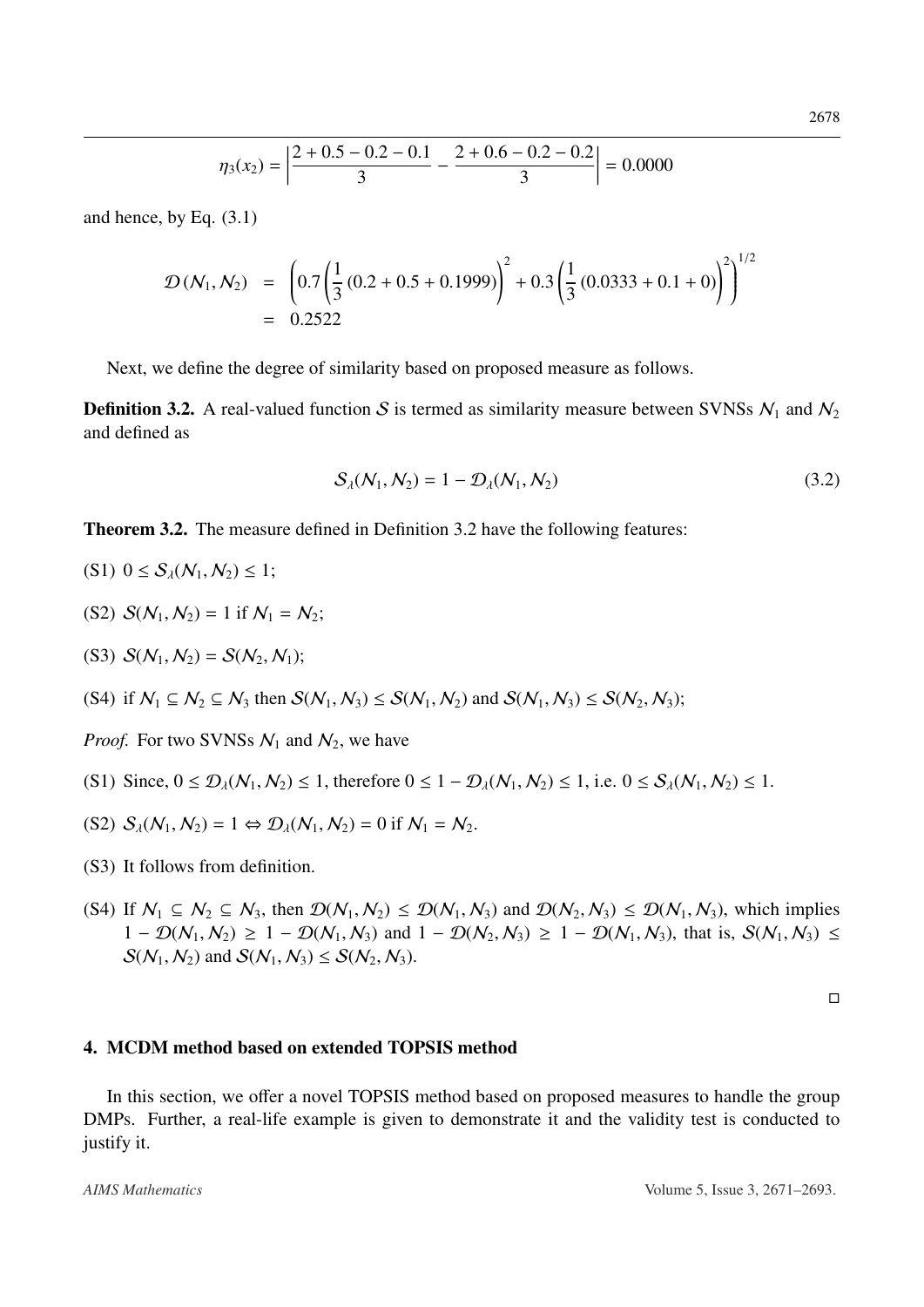#### *4.1. Proposed approach*

Consider a MCGDM ("Multi-Criteria Group Decision Making") problem with "*m*" alternatives  $V = \{V_1, V_2, \ldots, V_m\}$  assessed under "*n*" criteria  $\mathfrak{B} = \{\mathfrak{B}_1, \mathfrak{B}_2, \ldots, \mathfrak{B}_n\}$  by "*l*" distinct experts  $\mathbb{R}^{(1)}, \mathbb{R}^{(2)}, \ldots, \mathbb{R}^{(l)}$ . Each expert  $\mathbb{R}^{(z)}$  (*z* = 1, 2, ..., *l*) evaluate  $\mathcal{V}_i$  (*i* = 1, 2, ..., *m*) under  $\mathbb{R}_j$ <br>(*i* = 1.2 ..., *n*) under SVNS environment and recorded their rating in term  $(j = 1, 2, \ldots, n)$  under SVNS environment and recorded their rating in terms of SVNNs as  $\binom{z}{i j} = \binom{z}{j}$ ς (*z*) *ij* ,  $\cdot$ (*z*)  $_{ij}$ ,  $\circ$  $\binom{z}{i j}$ . Assume that  $w^{(z)} = \left(w_1^{(z)}\right)^2$  $\frac{d}{dx}$ ,  $w_2^{(z)}$  $\left[\begin{array}{c} (z), \ldots, (w_n^{(z)})^T \end{array}\right]$  with  $w_j^{(z)} > 0$  and  $\sum_{j=1}^n$  $w_j^{(z)} = 1$  be weight vector of the criteria and  $\xi = (\xi_1, \xi_2, \dots, \xi_l); \xi_z > 0; \sum_{z=1}^l$  $\sum_{z=1} \xi_z = 1$  be for experts. The collective values of all expert  $\mathfrak{R}^{(z)}$  for *m* alternatives are represented in decision matrix  $\mathcal{R}^{(z)} = (\alpha_{ij}^{(z)})_{m \times n}$  given as

$$
\mathcal{R}^{(z)} = \begin{array}{ccccc} & & \mathfrak{B}_1 & \mathfrak{B}_2 & \dots & \mathfrak{B}_n \\ \mathcal{V}_1 & \begin{pmatrix} \alpha_{11}^{(z)} & \alpha_{12}^{(z)} & \dots & \alpha_{1n}^{(z)} \\ \alpha_{21}^{(z)} & \alpha_{22}^{(z)} & \dots & \alpha_{2n}^{(z)} \\ \vdots & \vdots & \vdots & \ddots & \vdots \\ \alpha_{m1}^{(z)} & \alpha_{m2}^{(z)} & \dots & \alpha_{mn}^{(z)} \end{pmatrix} \\ \mathcal{V}_m & \begin{pmatrix} \alpha_{11}^{(z)} & \alpha_{21}^{(z)} & \dots & \alpha_{mn}^{(z)} \end{pmatrix} \end{array}
$$

To select the finest alternative(s), the procedure steps (whose flowchart is presented in Figure [1\)](#page-10-0) are summarized as follows:

- Step 1: Arrange the SVN decision matrix  $\mathcal{R}$  (  $\binom{z}{ij}_{m \times n}$  for each decision maker  $\Re$ .
- Step 2: Normalize the information if required, by converting the cost type criteria into the benefit type.
- Step 3: Compute PIA ("positive ideal alternative"),  $V^{(z)+}$ , and NIA ("negative ideal alternative")  $V^{(z)-}$ , for each expert  $\Re^{(z)}$ , (*z* = 1, 2, . . . , *l*), as

<span id="page-8-1"></span>
$$
\mathcal{V}^{(z)+} = \left(\max_j \left(s_{ij}^{(z)}\right), \min_j \left(\tau_{ij}^{(z)}\right), \min_j \left(v_{ij}^{(z)}\right)\right)_{1 \times n} \tag{4.1}
$$

and

<span id="page-8-2"></span>
$$
\mathbf{\mathcal{V}}^{(z)-} = \left(\min_{j} \left(s_{ij}^{(z)}\right), \max_{j} \left(\tau_{ij}^{(z)}\right), \max_{j} \left(v_{ij}^{(z)}\right)\right)_{1 \times n} \tag{4.2}
$$

- Step 4: Calculate  $(D_\lambda)^{(z)+}_{i}$  $\binom{z}{i}$ <sup>t</sup> and  $(\mathcal{D}_{\lambda})_i^{(z)-}$  $i<sup>(z)</sup>$  from the PIA and NIA, respectively, corresponding to each decision maker.
- Step 5: Compute the closeness degree for experts as:

<span id="page-8-0"></span>
$$
\mathbf{\mathfrak{R}}_i^{(z)} = \frac{(\mathcal{D}_\lambda)_i^{(z)-}}{(\mathcal{D}_\lambda)_i^{(z)-} + (\mathcal{D}_\lambda)_i^{(z)+}}
$$
(4.3)

provided  $(D_{\lambda})_i^{(z)+} \neq 0$ ,  $\mathfrak{R}_i^{(z)}$  $i$ <sup>(z)</sup> ∈ [0, 1].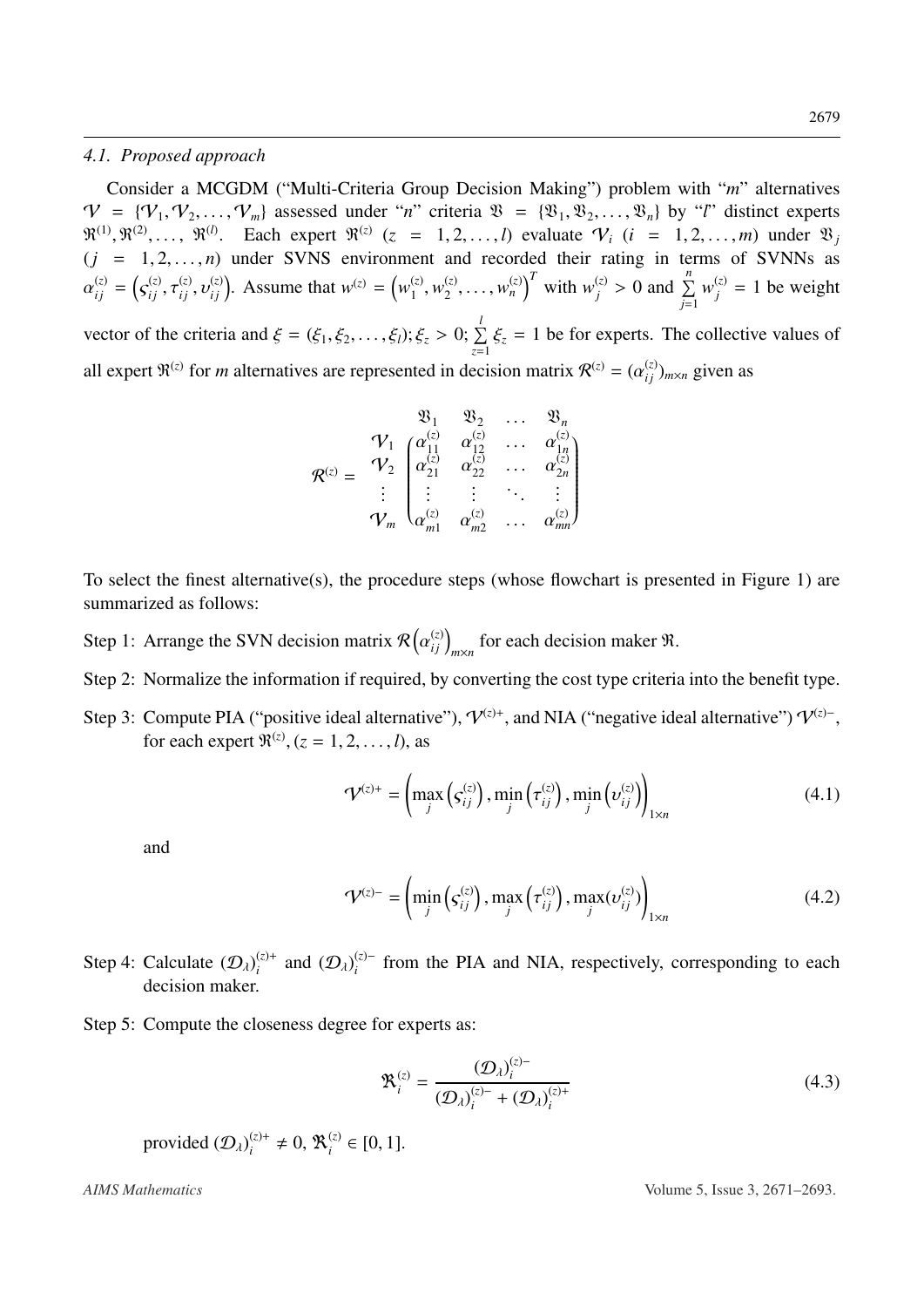Step 6: From Eq. [\(4.3\)](#page-8-0), we may obtain the different ordering based on the each expert opinion and hence it is difficult to compromise on a single task. To overcome it, we aggregate the expert preferences by using weight  $\xi_z > 0$ ,  $\sum_{z=1}^{l} \xi_z = 1$  to each expert as

<span id="page-9-0"></span>
$$
(\mathcal{D}_{\lambda})_i^+ = \sum_{z=1}^l \xi_z \left( \mathcal{D}_{\lambda} \right)_i^{(z)+} \tag{4.4}
$$

and

<span id="page-9-1"></span>
$$
(\mathcal{D}_{\lambda})_{i}^{-} = \sum_{z=1}^{l} \xi_{z} (\mathcal{D}_{\lambda})_{i}^{(z)-}
$$
\n(4.5)

Step 7: The overall closeness degree  $\mathfrak{I}_i$  of each alternative  $\mathcal{V}_i$ ,  $(i = 1, 2, ..., m)$  is computed as

<span id="page-9-2"></span>
$$
\mathfrak{I}_{i} = \frac{(\mathcal{D}_{\lambda})_{i}^{-}}{(\mathcal{D}_{\lambda})_{i}^{-} + (\mathcal{D}_{\lambda})_{i}^{+}}
$$
(4.6)

provided  $(D_{\lambda})^+_i \neq 0$  and rank them accordingly.

#### *4.2. Illustrative example*

To illustrate the approach, we consider the following example, which can be read as

A travel agency naming, Marricot Trip mate , has excelled in providing travel related services to domestic and Inbound tourists . Agency wants to provide more facilities like detailed information, online booking capabilities, allow to book and sell airline tickets, car rentals, hotels, and other travel related services etc. to their customers. For this purpose, agency intends to find an appropriate information technology (IT) software development company that delivers affordable solutions through software development. To complete this motive, agency forms a set of five companies (alternatives), namely, Zensar Tech  $(V_1)$ , NIIT Tech  $(V_2)$ , HCL Tech $(V_3)$  and Hexaware Tech $(V_4)$  and the selection is held on the basis of the different criteria, namely, Technology Expertise  $(\mathfrak{B}_1)$ , Service quality ( $\mathfrak{B}_2$ ), Project Management ( $\mathfrak{B}_3$ ), Industry Experience ( $\mathfrak{B}_4$ ). The agency hires the three experts  $\mathbb{R}^{(1)}$ ,  $\mathbb{R}^{(2)}$  and  $\mathbb{R}^{(3)}$  for evaluation of the considered  $\mathcal{V}_i(i = 1, 2, ..., 5)$  under  $\mathbb{B}_j(j = 1, 2, 3, 4)$ . For computation we take  $\lambda = 2$  and  $\beta_i = \beta_i = \beta_i = 1/3$ . Then the following steps of the sta computation, we take  $\lambda = 2$  and  $\beta_1 = \beta_2 = \beta_3 = 1/3$ . Then, the following steps of the stated method are executed to find the best one(s).

- Step 1: The rating information of each expert is summarized in Table [1.](#page-11-0)
- Step 2: As  $\mathfrak{B}_i$ 's are of benefit type, so no need of normalization.
- Step 3: The PIA and NIA are computed by Eqs. [\(4.1\)](#page-8-1) and [\(4.2\)](#page-8-2), and summarized in Table [2.](#page-11-1)
- Step 4: By applying Eq. [\(3.1\)](#page-4-1), the positive and negative degrees of the measurement values for each expert are represented in Table [3.](#page-11-2) For instance, for expert  $\mathfrak{R}^{(1)}$ , the values of  $(\mathcal{D}_{\lambda})_1^{(1)+} = 0.1484$ ,  $(\mathcal{D}_{\lambda})^{(1)+} = 0.1427$ ,  $(\mathcal{D}_{\lambda})^{(1)+} = 0.1713$  and  $(\mathcal{D}_{\lambda})^{(1)+} = 0.2194$ . Similarly, from NIA, we  $(D_{\lambda})_{2}^{(1)+} = 0.1427$ ,  $(D_{\lambda})_{3}^{(1)+} = 0.1713$  and  $(D_{\lambda})_{4}^{(1)+} = 0.2194$ . Similarly, from NIA, we get  $(D_{\lambda})_{1}^{(1)-} = 0.1844$ ,  $(D_{\lambda})_{1}^{(1)-} = 0.2172$ ,  $(D_{\lambda})_{1}^{(1)-} = 0.1870$  and  $(D_{\lambda})_{1}^{(1)-} = 0.1637$ . The others  $(D_{\lambda})_1^{(1)} = 0.1844$ ,  $(D_{\lambda})_2^{(1)} = 0.2172$ ,  $(D_{\lambda})_3^{(1)} = 0.1870$  and  $(D_{\lambda})_4^{(1)} = 0.1637$ . The others values are tabulated in Table [3.](#page-11-2)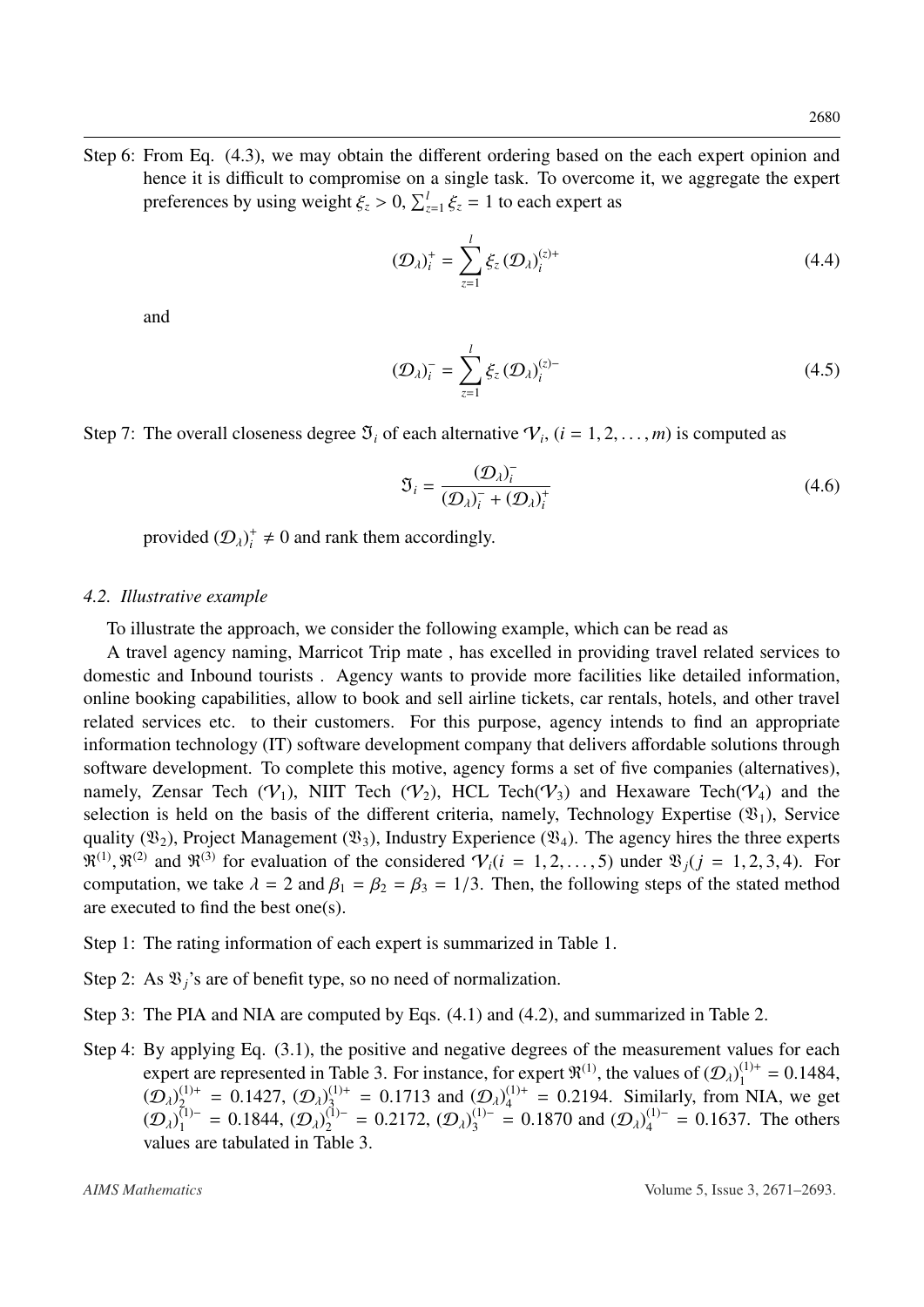<span id="page-10-0"></span>

Figure 1. Flowchart of the proposed approach.

Step 5: By Eq. [\(4.3\)](#page-8-0), closeness degrees  $\mathfrak{R}_i^{(z)}$  $\binom{z}{i}$  for each expert  $\Re^{(z)}$  are computed and summarized in the third column of the each expert in Table [3.](#page-11-2) It is seen that for  $\mathfrak{R}^{(1)}$  expert, the best one is  $\mathcal{V}_2$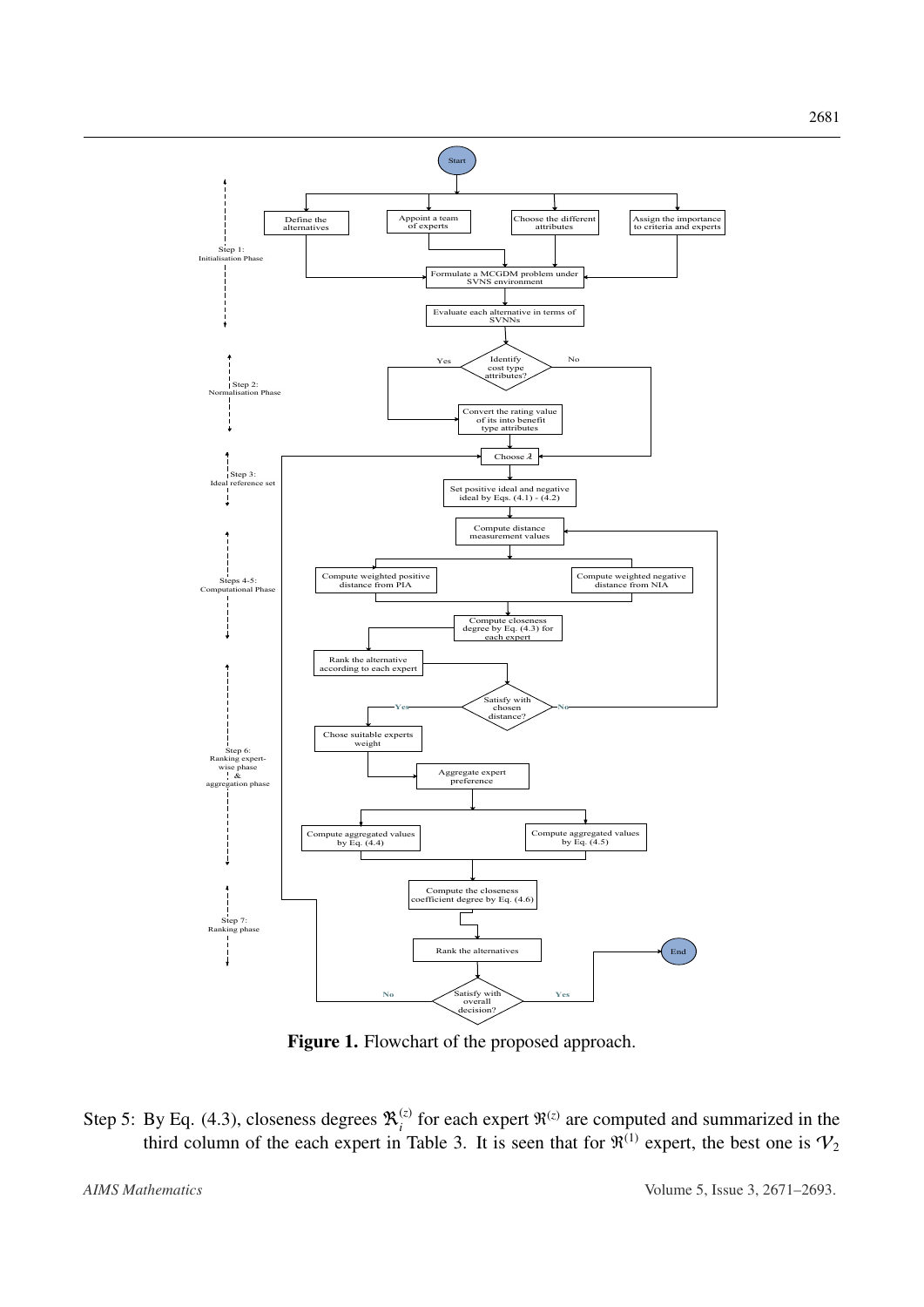<span id="page-11-0"></span>

|                      | <b>Table 1.</b> Decision matrix in terms of SVNN. |                  |                  |                  |                  |  |
|----------------------|---------------------------------------------------|------------------|------------------|------------------|------------------|--|
| Expert               |                                                   | $\mathfrak{B}_1$ | $\mathfrak{B}_2$ | $\mathfrak{B}_3$ | $\mathfrak{B}_4$ |  |
|                      | $\mathcal{V}_1$                                   | (0.5, 0.1, 0.3)  | (0.5, 0.1, 0.4)  | (0.7, 0.1, 0.2)  | (0.3, 0.2, 0.1)  |  |
| $\mathfrak{R}^{(1)}$ | $\mathcal{V}_2$                                   | (0.4, 0.2, 0.3)  | (0.3, 0.2, 0.4)  | (0.9, 0.0, 0.1)  | (0.5, 0.3, 0.2)  |  |
|                      | $\mathcal{V}_3$                                   | (0.4, 0.3, 0.1)  | (0.5, 0.1, 0.3)  | (0.5, 0.0, 0.4)  | (0.6, 0.2, 0.2)  |  |
|                      | $\mathcal{V}_4$                                   | (0.6, 0.1, 0.2)  | (0.2, 0.2, 0.5)  | (0.4, 0.3, 0.2)  | (0.7, 0.2, 0.1)  |  |
|                      | $w^{(1)}$                                         | 0.30             | 0.25             | 0.25             | 0.20             |  |
|                      | $\mathcal{V}_1$                                   | (0.6, 0.1, 0.2)  | (0.5, 0.3, 0.1)  | (0.5, 0.1, 0.3)  | (0.2, 0.3, 0.4)  |  |
| $\mathfrak{R}^{(2)}$ | $\mathcal{V}_2$                                   | (0.4, 0.4, 0.1)  | (0.6, 0.3, 0.1)  | (0.5, 0.2, 0.2)  | (0.7, 0.1, 0.2)  |  |
|                      | $\mathcal{V}_3$                                   | (0.2, 0.2, 0.3)  | (0.6, 0.2, 0.1)  | (0.4, 0.1, 0.3)  | (0.4, 0.3, 0.3)  |  |
|                      | $\mathcal{V}_4$                                   | (0.6, 0.1, 0.3)  | (0.1, 0.2, 0.6)  | (0.1, 0.3, 0.5)  | (0.2, 0.3, 0.2)  |  |
|                      | $w^{(\overline{2})}$                              | 0.40             | 0.30             | 0.20             | 0.10             |  |
|                      | $\mathcal{V}_1$                                   | (0.2, 0.1, 0.7)  | (0.4, 0.1, 0.6)  | (0.5, 0.2, 0.5)  | (0.2, 0.1, 0.6)  |  |
| $\mathfrak{R}^{(3)}$ | $V_2$                                             | (0.4, 0.3, 0.6)  | (0.4, 0.2, 0.5)  | (0.1, 0.2, 0.8)  | (0.5, 0.3, 0.5)  |  |
|                      | $\mathcal{V}_3$                                   | (0.2, 0.2, 0.7)  | (0.2, 0.3, 0.7)  | (0.3, 0.3, 0.7)  | (0.2, 0.1, 0.7)  |  |
|                      | $\mathcal{V}_4$                                   | (0.5, 0.5, 0.4)  | (0.2, 0.3, 0.8)  | (0.2, 0.1, 0.6)  | (0.3, 0.3, 0.6)  |  |
|                      | $w^{(3)}$                                         | 0.25             | 0.30             | 0.35             | 0.10             |  |

Table 1. Decision matrix in terms of SVNN.

Table 2. PIA & NIA for each expert.

<span id="page-11-1"></span>

| Expert               |            | $\mathfrak{B}_1$                                                            | $\mathfrak{B}_2$ | $\mathfrak{B}_3$                                                        | $\mathfrak{B}_4$ |
|----------------------|------------|-----------------------------------------------------------------------------|------------------|-------------------------------------------------------------------------|------------------|
| $\mathfrak{R}^{(1)}$ |            | PIA $(0.6, 0.1, 0.1)$ $(0.5, 0.1, 0.3)$ $(0.9, 0.0, 0.1)$ $(0.7, 0.2, 0.1)$ |                  |                                                                         |                  |
|                      | <b>NIA</b> | $(0.4, 0.3, 0.3)$ $(0.2, 0.2, 0.5)$ $(0.4, 0.3, 0.4)$ $(0.3, 0.3, 0.2)$     |                  |                                                                         |                  |
| $\mathfrak{R}^{(2)}$ |            | PIA $(0.6, 0.1, 0.1)$ $(0.6, 0.2, 0.1)$ $(0.5, 0.1, 0.2)$ $(0.7, 0.1, 0.2)$ |                  |                                                                         |                  |
|                      | NIA        | $(0.2, 0.4, 0.3)$ $(0.1, 0.3, 0.6)$ $(0.1, 0.3, 0.5)$ $(0.2, 0.3, 0.4)$     |                  |                                                                         |                  |
| $\mathfrak{R}^{(3)}$ |            | PIA $(0.4, 0.1, 0.4)$ $(0.4, 0.1, 0.5)$ $(0.5, 0.1, 0.5)$ $(0.5, 0.1, 0.5)$ |                  |                                                                         |                  |
|                      | <b>NIA</b> |                                                                             |                  | $(0.2, 0.5, 0.7)$ $(0.2, 0.3, 0.8)$ $(0.1, 0.3, 0.8)$ $(0.2, 0.3, 0.7)$ |                  |
|                      |            |                                                                             |                  |                                                                         |                  |

Table 3. Measurement values from ideal alternatives corresponding to each expert.

<span id="page-11-2"></span>

|                                      | $\mathfrak{R}^{(1)}$ |                                                                                                                                                                                                                                                            | $\mathfrak{R}^{(2)}$ |  | $\mathfrak{R}^{(3)}$ |  |
|--------------------------------------|----------------------|------------------------------------------------------------------------------------------------------------------------------------------------------------------------------------------------------------------------------------------------------------|----------------------|--|----------------------|--|
| $(\mathcal{D}_{\lambda})_{i}^{(1)+}$ |                      | $\overline{(\mathcal{D}_\lambda)^{(1)-}}$ $\mathfrak{R}_i^{(1)}$ $(\mathcal{D}_\lambda)^{(2)+}_{i}$ $(\mathcal{D}_\lambda)^{(2)-}_{i}$ $\mathfrak{R}_i^{(2)}$ $(\mathcal{D}_\lambda)^{(3)+}_{i}$ $(\mathcal{D}_\lambda)^{(3)-}_{i}$ $\mathfrak{R}_i^{(3)}$ |                      |  |                      |  |
|                                      |                      | $\mathcal{V}_1$ 0.1484 0.1844 0.5541 0.1308 0.3137 0.7057 0.1385 0.2449 0.6388                                                                                                                                                                             |                      |  |                      |  |
|                                      |                      | $\mathcal{V}_2$ 0.1427 0.2172 0.6034 0.1392 0.2964 0.6805 0.2095 0.1725 0.4515                                                                                                                                                                             |                      |  |                      |  |
|                                      |                      | $\mathcal{V}_3$ 0.1713 0.1870 0.5161 0.2001 0.2655 0.5702 0.2163 0.1238 0.3640                                                                                                                                                                             |                      |  |                      |  |
|                                      |                      | $V_4$   0.2194 0.1637 0.4272 0.2879 0.1885 0.3957 0.2181 0.1590 0.4216                                                                                                                                                                                     |                      |  |                      |  |

while  $V_1$  for the other experts. As the best and worst alternatives change accordingly to the experts and hence it is hard to grasp and select the optimal one. To defeat the ambiguity, we consider the expert importance and aggregate their values.

Step 6: Use  $\xi = (0.25, 0.40, 0.35)$  of the experts and Eqs. [\(4.4\)](#page-9-0) and [\(4.5\)](#page-9-1), we compute the aggregated values are  $(D_2)^+_1 = 0.1379$ ,  $(D_2)^-_1 = 0.2573$ ,  $(D_2)^+_2 = 0.1647$ ,  $(D_2)^-_2 = 0.2332$ ,  $(D_2)^+_3 = 0.2332$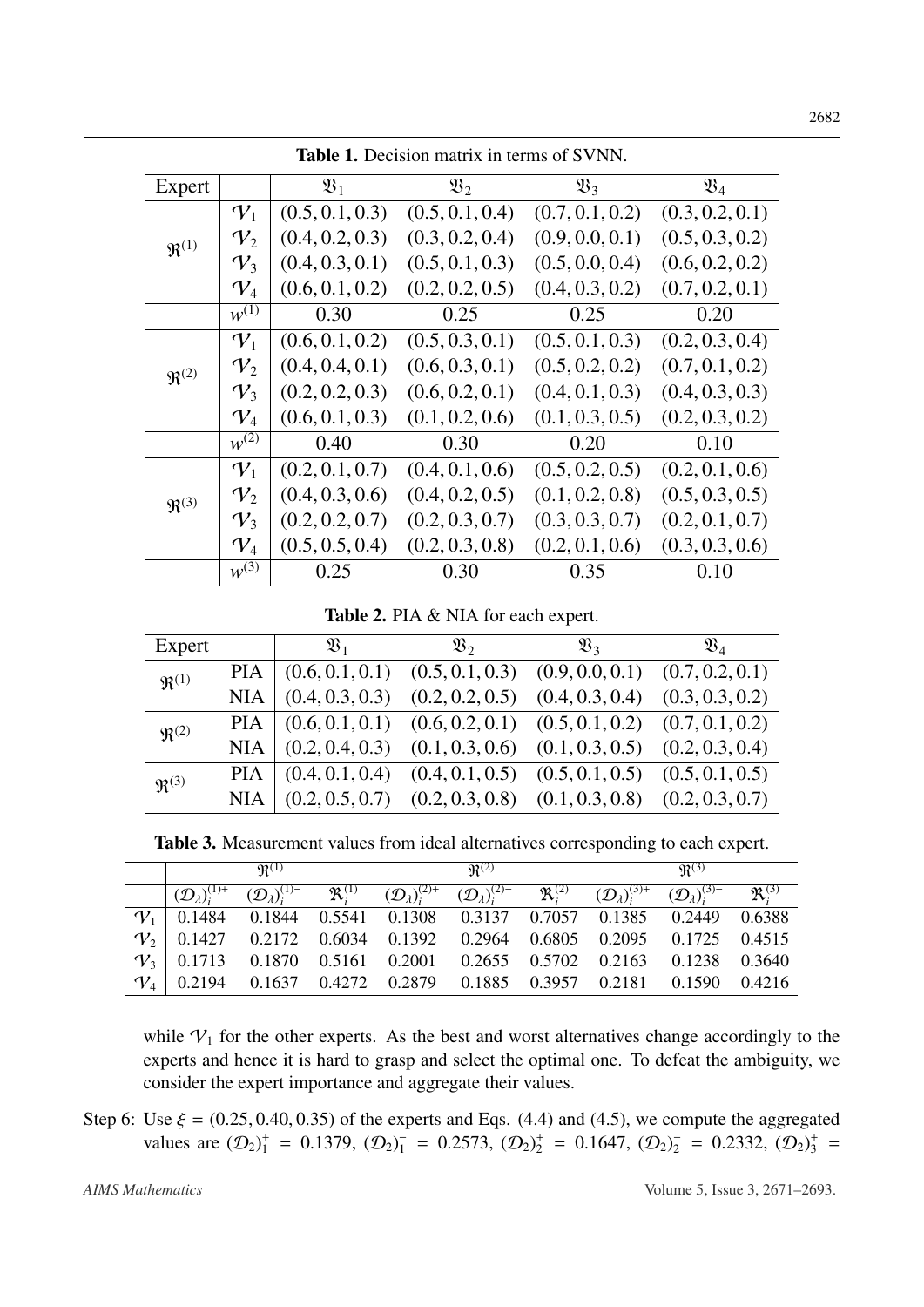0.1986,  $(D_2)^{-}_{3} = 0.1952$ ,  $(D_2)^{+}_{4} = 0.2464$  and  $(D_2)^{-}_{4} = 0.1720$ .

Step 7: Compute  $\mathfrak{I}_i$  by Eq. [\(4.6\)](#page-9-2) and get  $\mathfrak{I}_1 = 0.6511$ ,  $\mathfrak{I}_2 = 0.5861$ ,  $\mathfrak{I}_3 = 0.4957$  and  $\mathfrak{I}_4 = 0.4111$ . Since  $\mathfrak{I}_1 > \mathfrak{I}_2 > \mathfrak{I}_3 > \mathfrak{I}_4$  and hence ordering of the alternatives is  $\mathcal{V}_1 > \mathcal{V}_2 > \mathcal{V}_3 > \mathcal{V}_4$ . Therefore,  $V_1$  is the best choice.

Further, to reach the power of the parameter  $\lambda$  on to the process, we modify the parameter  $\lambda$  and achieve the proposed TOPSIS method on the estimated data. The final optimal ranking of the given numbers is taken and results are recorded in Table [4.](#page-12-0) It is obviously seen that the ranking order for all values of  $\lambda$  is not alike. For instance, when  $\lambda = 1, 2$  then the optimal alternative has been received as  $V_1$  while the worst one is  $V_4$ . On the other hand, for other values of  $\lambda$ 's such as  $\lambda = 5, 10, \ldots$ , we get  $\mathcal{V}_2$  as the best one. Hence, a person can examine the impact of  $\lambda$  during the process and pick the best one accordingly. This analysis will help the decision-maker to follow the given DMP more profoundly and encourage him/her to select the parameter according to the requirement of the process. Also, this parameter makes the approach more manageable as compared to others regarding the selection of the final decision.

<span id="page-12-0"></span>

| $\lambda$      |                 | Values of $\mathfrak{I}'$ 's for | Ordering        |                 |                                                     |
|----------------|-----------------|----------------------------------|-----------------|-----------------|-----------------------------------------------------|
|                | $\mathcal{V}_1$ | $\mathcal{V}_2$                  | $\mathcal{V}_3$ | $\mathcal{V}_4$ |                                                     |
|                |                 |                                  |                 |                 | 0.6876 0.5965 0.5101 0.3804 $V_1 > V_2 > V_3 > V_4$ |
|                | 0.6511          |                                  |                 |                 | 0.5861 0.4957 0.4111 $V_1 > V_2 > V_3 > V_4$        |
| 5 <sup>1</sup> |                 |                                  |                 |                 | 0.5803 0.5842 0.4972 0.4305 $V_2 > V_1 > V_3 > V_4$ |
| 10             |                 | 0.5512 0.5849                    |                 |                 | 0.5007 0.4371 $V_2 > V_1 > V_3 > V_4$               |
| 50             | 0.5330          |                                  |                 |                 | 0.5874 0.5030 0.4395 $V_2 > V_1 > V_3 > V_4$        |
|                |                 |                                  |                 |                 | 0.5312 0.5879 0.5033 0.4392 $V_2 > V_1 > V_2 > V_4$ |

**Table 4.** Effect of  $\lambda$  on the ranking process.

#### *4.3. Validity test*

To verify the completion of the stated method, we inquire about their validity through the following three testing criteria, as established by [\[41\]](#page-22-7).

Test criteria 1: "An effective decision-making method should not change the indication of the best alternative on replacing a non-optimal alternative by another worse alternative without changing the relative importance of each decision criteria".

Test criteria 2: "An effective decision-making method should follow transitive property".

Test criteria 3: "When an decision-making problem is decomposed into smaller problems and the same decision-making method is applied to smaller problems to rank the alternatives, a combined ranking of the alternatives should be identical to the original ranking of un-decomposed problem".

#### 4.3.1. Under criterion 1

For the given problem, the best alternative obtained as  $V_1$  and  $V_4$  as non-optimal. So, to test under "*criteria 1*", we update the rating values of  $V_3$  with the arbitrary new values for each expert, and tabulated in Table [5.](#page-13-0) Then, by implementing the proposed TOPSIS method on it, we compute the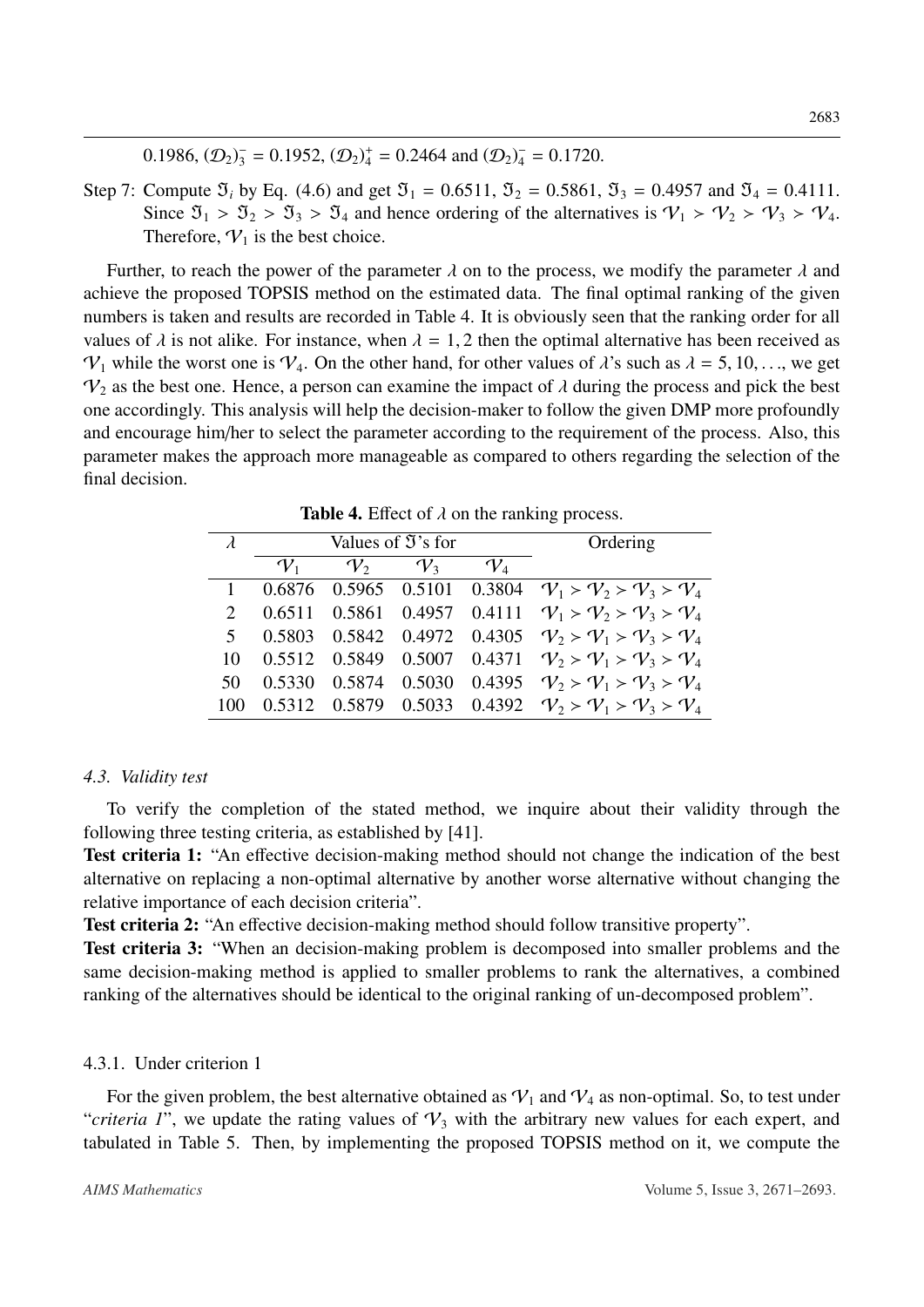<span id="page-13-0"></span>final closeness degree  $\mathfrak{I}_i$  for each alternative and get  $\mathfrak{I}_1 = 0.6653$ ,  $\mathfrak{I}_2 = 0.5938$ ,  $\mathfrak{I}_3 = 0.4022$  and  $\mathfrak{I}_4 = 0.4503$ . Based on it, we easily obtain that  $\mathcal{V}_1 > \mathcal{V}_2 > \mathcal{V}_4 > \mathcal{V}_3$  and suggest us that  $\mathcal{V}_1$  is still best alternative. Therefore, the stated algorithm is valid "*under test criteria 1*".

|                                                                                                                                                                                                                                                                                               | $\mathfrak{B}_{2}$ | $\mathfrak{B}_3$ | $\mathfrak{B}_4$ |
|-----------------------------------------------------------------------------------------------------------------------------------------------------------------------------------------------------------------------------------------------------------------------------------------------|--------------------|------------------|------------------|
|                                                                                                                                                                                                                                                                                               |                    |                  |                  |
|                                                                                                                                                                                                                                                                                               |                    |                  |                  |
| $\begin{array}{c cccccc}\n\mathfrak{R}^{(1)} & (0.2, 0.1, 0.2) & (0.4, 0.2, 0.1) & (0.3, 0.0, 0.1) & (0.5, 0.2, 0.2) \\ \mathfrak{R}^{(2)} & (0.1, 0.2, 0.4) & (0.5, 0.3, 0.1) & (0.4, 0.2, 0.4) & (0.4, 0.3, 0.3) \\ \mathfrak{R}^{(3)} & (0.2, 0.4, 0.7) & (0.4, 0.3, 0.8) & (0.2, 0.4, 0.$ |                    |                  |                  |
|                                                                                                                                                                                                                                                                                               |                    |                  |                  |

**Table 5.** Updated rating values of  $\mathcal{V}_3$  to each expert.

#### 4.3.2. Testing for criteria 2 and 3

Under it, we split the given problem into three subproblems with consists  $\{V_1, V_2, V_3\}$ ,  ${\mathcal{V}_2, \mathcal{V}_3, \mathcal{V}_4}$ , and  ${\mathcal{V}_3, \mathcal{V}_4, \mathcal{V}_1}$  as an alternative. Now, applying stated algorithm on individual subproblem and hence obtain their respective ranking as  $V_1 > V_2 > V_3$ ,  $V_2 > V_4 > V_3$ , and  $\mathcal{V}_1$  >  $\mathcal{V}_4$  >  $\mathcal{V}_3$ . By merging all, we get  $\mathcal{V}_1$  >  $\mathcal{V}_2$  >  $\mathcal{V}_3$  >  $\mathcal{V}_4$ , and it states the validity of suggested method "*under test criteria 2*".

#### *4.4. Comparative study*

For the comparison view, an examination has been arranged with the existing studies [\[25,](#page-21-10)[29\]](#page-21-14) under SVNS and interpreted as follows.

#### 4.4.1. Comparison with approach given by [\[25\]](#page-21-10)

[\[25\]](#page-21-10) performed the logarithm similarity-based MCGDM approach to solve the DMPs. We implement their approach to the considered data and their procedure steps are organized as follows.

Step 1: The information about the alternatives are listed in Table [1.](#page-11-0)

<span id="page-13-1"></span>Step 2: Aggregated the experts preferences by taking average of their numbers and the resultant values (called as "central decision matrix") are listed in Table [6.](#page-13-1)

|                 | $\mathfrak{B}_1$         | Q3,                      | $\mathfrak{B}_3$         | $\mathfrak{V}_4$         |
|-----------------|--------------------------|--------------------------|--------------------------|--------------------------|
| $\mathcal{V}_1$ | (0.4333, 0.1000, 0.4000) | (0.4667, 0.1667, 0.3667) | (0.5667, 0.1333, 0.3333) | (0.2000, 0.2000, 0.3667) |
| $\mathcal{V}$   | (0.4000, 0.3000, 0.3333) | (0.4333, 0.2333, 0.3333) | (0.5000, 0.1333, 0.3667) | (0.5667, 0.2333, 0.3000) |
| $V_1$           | (0.2667, 0.2333, 0.3667) | (0.4333, 0.2000, 0.3667) | (0.4000, 0.1333, 0.4667) | (0.4000, 0.2000, 0.4000) |
| $ V_4 $         | (0.5667, 0.2333, 0.3000) | (0.1667, 0.2333, 0.6333) | (0.2333, 0.2333, 0.4333) | (0.4000, 0.2337, 0.3000) |
|                 |                          |                          |                          |                          |

Table 6. Aggregated values by weighted average.

Step 3: From the values of Table [6,](#page-13-1) we compute the ideal alternative  $\mathcal{V}^*$  as

$$
\mathcal{V}^* = \begin{cases} (0.5667, 0.1000, 0.3000), (0.4667, 0.1667, 0.3000), \\ (0.5667, 0.1333, 0.3000), (0.5667, 0.2000, 0.3000) \end{cases}
$$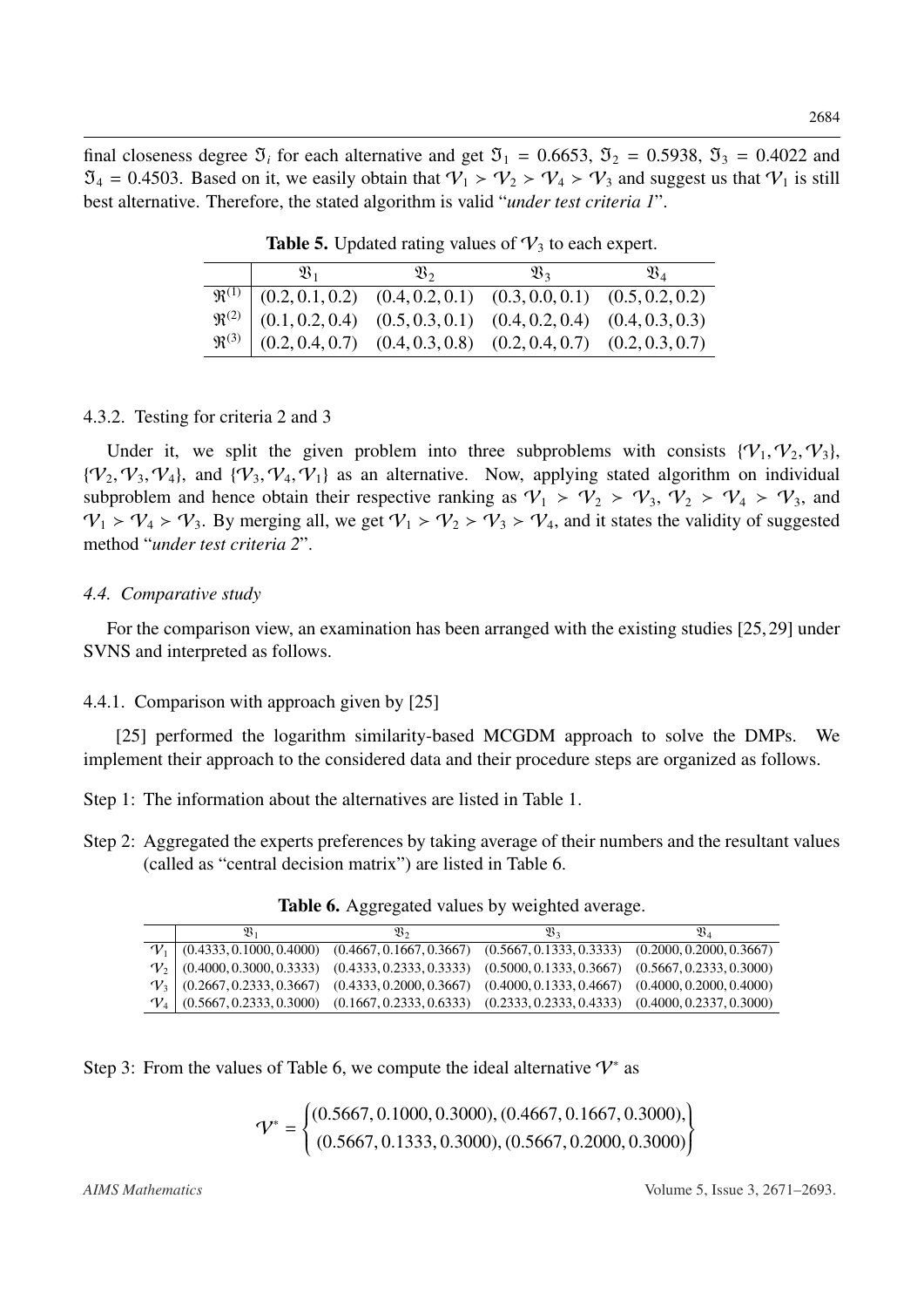Step 4: Compute the attribute weights  $\omega_i$  by

$$
\omega_i = \frac{1 - E_j}{n - \sum_{j=1}^n E_j}
$$

where  $E_j = 1 - \frac{1}{n}$  $\frac{1}{n}$   $\sum_{n=1}^{m}$ *i*=1  $[(\zeta_{ij} + v_{ij}) \log_2 (2 - \tau_{ij}^2)]$  and hence we get  $\omega = (0.2283, 0.2406, 0.3311, ...)$  $(0.2000)^T$ .

Step 5: With information  $\omega$ , we compute the logarithm similarity (*LS*) values

$$
LS(\mathcal{V}_i, \mathcal{V}^*) = \frac{1}{n} \begin{bmatrix} \frac{1}{2} \sum_{i=1}^m \omega_i \log_4 (4 - |\varsigma_{\mathcal{V}_i} - \varsigma_{\mathcal{V}^*}| - |\tau_{\mathcal{V}_i} - \tau_{\mathcal{V}^*}| - \upsilon_{\mathcal{V}_i} - \upsilon_{\mathcal{V}^*}|) \\ + \frac{1}{2} \sum_{i=1}^2 \omega_i \log_2 (2 - \max(|\varsigma_{\mathcal{V}_i} - \varsigma_{\mathcal{V}^*}|, |\tau_{\mathcal{V}_i} - \tau_{\mathcal{V}^*}|, \upsilon_{\mathcal{V}_i} - \upsilon_{\mathcal{V}^*}|)) \end{bmatrix}
$$

of each alternative from  $V^*$  and get  $LS(V_1, V^*) = 0.9461$ ,  $LS(V_2, V^*) = 0.9517$ ,<br> $LS(V_3, V^*) = 0.9005$  and  $IS(V_2, V^*) = 0.8643$  respectively *LS* ( $V_3$ ,  $V^*$ ) = 0.9095 and *LS* ( $V_4$ ,  $V^*$ ) = 0.8643 respectively.

Step 6: Based on these values, we obtain  $V_2 > V_1 > V_3 > V_4$  as ranking and hence  $V_2$  is best choice.

#### 4.4.2. Comparison with approach given by [\[29\]](#page-21-14)

By implementing the TOPSIS approach as given by [\[29\]](#page-21-14) on to the considered data, we initially take all the experts and criteria at the same level. Then, to execute their approach, we aggregate the different expert preferences by using WA operator as suggested by [\[5\]](#page-20-4). Based on their obtained values, PIA ( $V^+$ ) and NIA ( $V^-$ ) are obtained as  $V^+ = \{(\mathfrak{B}_1, 0.5691, 0.1000, 0.2621), (\mathfrak{B}_2, 0.4687, 0.1442, 0.2714), (\mathfrak{B}_3, 0.6443, 0.0000, 0.2520), (\mathfrak{B}_4, 0.5783, 0.1817, 0.2289)\}$  and  $V^- = \{(\mathfrak{B}_4, 0.2732, 0.2789, 0.34$  $(\mathfrak{B}_3, 0.6443, 0.0000, 0.2520), (\mathfrak{B}_4, 0.5783, 0.1817, 0.2289)$  and  $V^- = \{(\mathfrak{B}_1, 0.2732, 0.2289, 0.3476),$  $(\mathfrak{B}_2, 0.1680, 0.2289, 0.6214), (\mathfrak{B}_3, 0.2440, 0.2080, 0.4380), (\mathfrak{B}_4, 0.2348, 0.2621, 0.3476)$ , respectively. Now, by utilizing Euclidean distance between  $V_i$  and PIA/NIA, we compute the closeness degrees  $\mathfrak{C}_i$ 's as  $\mathfrak{C}_1 = 0.6152$ ,  $\mathfrak{C}_2 = 0.7381$ ,  $\mathfrak{C}_3 = 0.5402$  and  $\mathfrak{C}_4 = 0.3727$ . Thus, ordering are  $\mathcal{V}_2 > \mathcal{V}_1 > \mathcal{V}_3 > \mathcal{V}_4$ and the best alternative is  $V_2$ .

From the above-computed decisions, it is analyzed that, the best alternative, as well as the ordering position of other alternatives obtained by using current approaches, is not alike to the proposed approach. However, these changes are evident as in both existing approaches all decision matrices are collaborated into a single matrix by some idea and then final results are decided. But the proposed approach offers the decision based on each decision-maker and then search the final decision by considering the decisions of all the experts. Moreover, in our approach, each decision-maker has his/her weight vector for criteria but in the existing approaches, this can never be accessible. Thus, we can say that the proposed approach is somehow superior to the existing approaches.

#### <span id="page-14-0"></span>5. Proposed clustering method

In this section, we present a novel SVN cluster method based on the proposed similarity measure S to cluster the heterogenous object in the homogenous way. The description of the analysis is given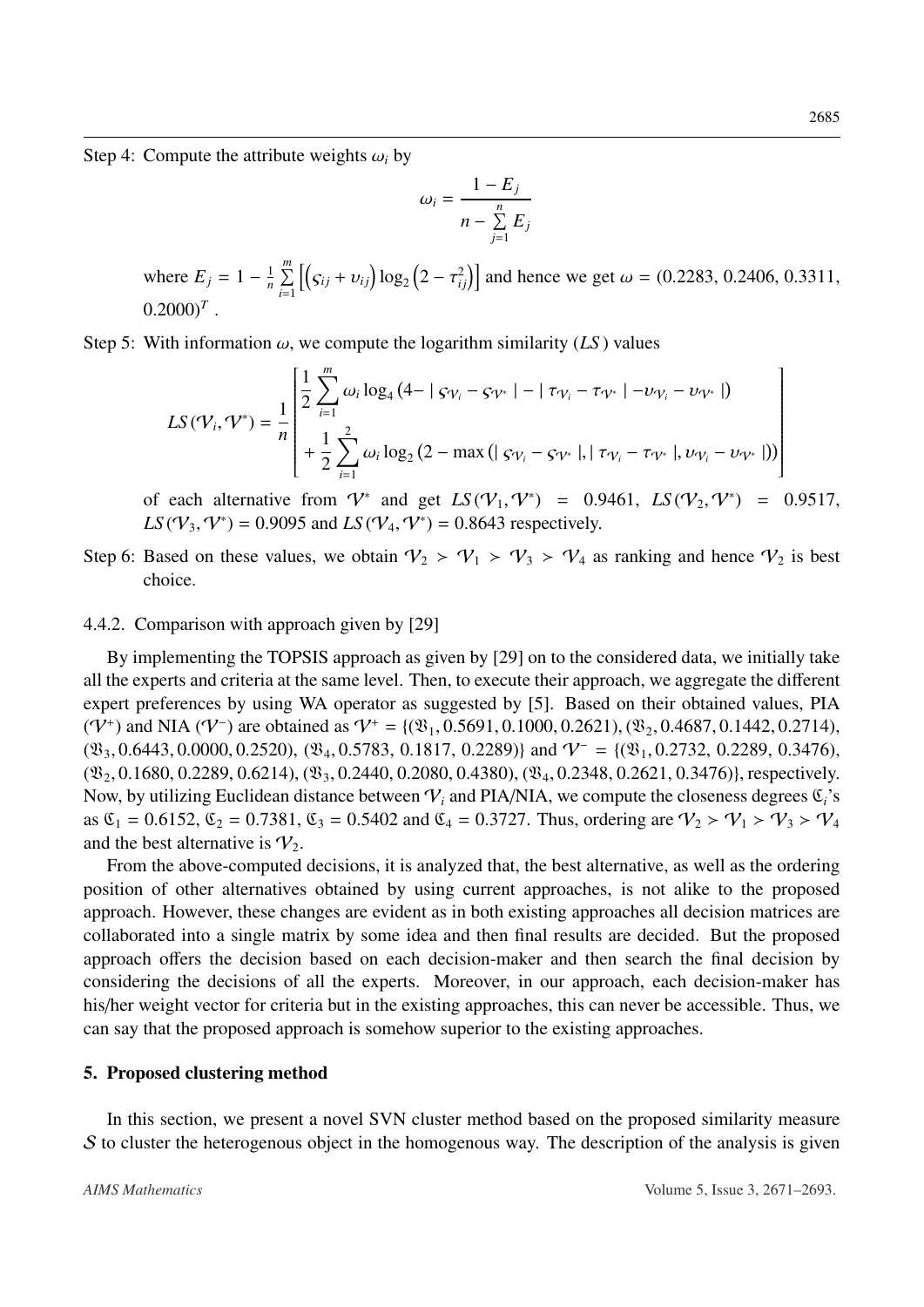hereafter.

**Definition 5.1.** [\[36\]](#page-22-4) For a collection of SVNNs  $V_i$ , a matrix  $\overline{N} = (s_{ik})_{m \times m}$ , where  $s_{ik} = S_{\lambda}(V_i, V_k)$ ,  $(i, k = 1, 2, ..., m)$  is called as Similarity matrix between the SVNNs. Also, the matrix  $\overline{N}$  has the  $(i, k = 1, 2, \ldots, m)$  is called as Similarity matrix between the SVNNs. Also, the matrix  $\overline{N}$  has the following properties:

- (i)  $0 \le s_{ik} \le 1$ ;
- (ii)  $s_{ii} = 1$ ;
- (iii)  $s_{ik} = s_{ki}$ ; where  $i, k = 1, 2, ..., m$ .

<span id="page-15-0"></span>**Definition 5.2.** [\[42\]](#page-22-8) A matrix  $\bar{N}^2 = \bar{N} \circ \bar{N} = (\tilde{s}_{ij})_{m \times m}$  where  $\tilde{s}_{ik} = \max_{v} \{\min(s_{iv}, s_{vk})\}_{m \times m}$  is called similarity composition matrix.

**Definition 5.3.** [\[42\]](#page-22-8) If  $\bar{N}^2 \subseteq \bar{N}$  i.e. max  $(\min(s_{iu}, s_{uk})) \le s_{ik} \forall i, k$ , then  $\bar{N}^2$  is termed as "equivalent" similarity matrix (ESM)".

**Definition 5.4.** [\[42\]](#page-22-8) For similarity matrix  $\bar{N} = (s_{ik})_{m \times m}$ , and in the compositions  $\bar{N} \to \bar{N}^2 \to \bar{N}^4 \to$  $\therefore \rightarrow \bar{N}^{2^z} \rightarrow \dots$ ,  $\exists z \in \mathbb{Z}^+$  such that  $\bar{N}^{2^z} = \bar{N}^{2^{z+1}}$  and then  $\bar{N}^{2^z}$  is also an ESM.

<span id="page-15-1"></span>**Definition 5.5.** [\[42\]](#page-22-8) For an ESM  $\bar{N} = (s_{ik})_{m \times m}$ , the matrix  $\bar{N}_{\alpha} = (\tilde{s}_{ik})_{m \times m}$  is termed  $\alpha$ -cutting matrix of  $\bar{N}_{\alpha}$  where of  $\bar{N}$ , where

$$
\tilde{s}_{ij}^{\alpha} = \begin{cases} 0 & ; & \tilde{s}_{ik} \le \alpha \\ 1 & ; & \tilde{s}_{ik} \ge \alpha \end{cases}
$$

where  $\alpha \in [0, 1]$  is the confidence level.

Next, we present a clustering algorithm based on proposed measure  $S_\lambda$  whose description are as follows.

Assume *m* alternatives  $\{Q_1, Q_2, \ldots, Q_m\}$  which are described by *n* criteria  $\{\mathfrak{B}_1, \mathfrak{B}_2, \ldots, \mathfrak{B}_n\}$ . These choices are assessed by an expert in terms of SVNNs. The target of this task is to classify the given  $Q_i$ 's into their equivalence classes. For it, a method has been suggested which are summarized in the following steps:

- Step 1: Construct the similarity matrix  $\overline{N} = (s_{ik})_{m \times m}$ ,  $s_{ik} = S_{\lambda}(\mathcal{V}_i, \mathcal{V}_k)$ ,  $(i, k = 1, 2, ..., m)$ . Here  $S_{\lambda}$  is computed by Eq. (3.2) computed by Eq. [\(3.2\)](#page-7-1).
- Step 2: Obtain the ESM  $\bar{N}^{2^p} \triangleq \bar{N} = (\tilde{s}_{ik})_{m \times m}$  by making use of composition of matrices as given in Definition [5.2.](#page-15-0)
- Step 3: Construct the  $\alpha$  cut matrix  $\bar{N}_{\alpha} = (\tilde{s}_{ik}^{\alpha})_{m \times m}$  by Definition [5.5.](#page-15-1)

Step 4: Classify the identical  $Q_i$  and  $Q_k$  into the same class. .

The above mentioned algorithm is demonstrated through an example as

Consider five brands of mobile phones, say,  $Q_1$ ,  $Q_2$ ,  $Q_3$ ,  $Q_4$ ,  $Q_5$ , which are selected under the six criteria, namely price of mobile phone  $(\mathfrak{B}_1)$ , appearance  $(\mathfrak{B}_2)$ , memory  $(\mathfrak{B}_3)$ , operating system  $(\mathfrak{B}_4)$ , performance  $(\mathfrak{B}_5)$  and processor  $(\mathfrak{B}_6)$ . The aim is to classify the phones with these criteria. An expert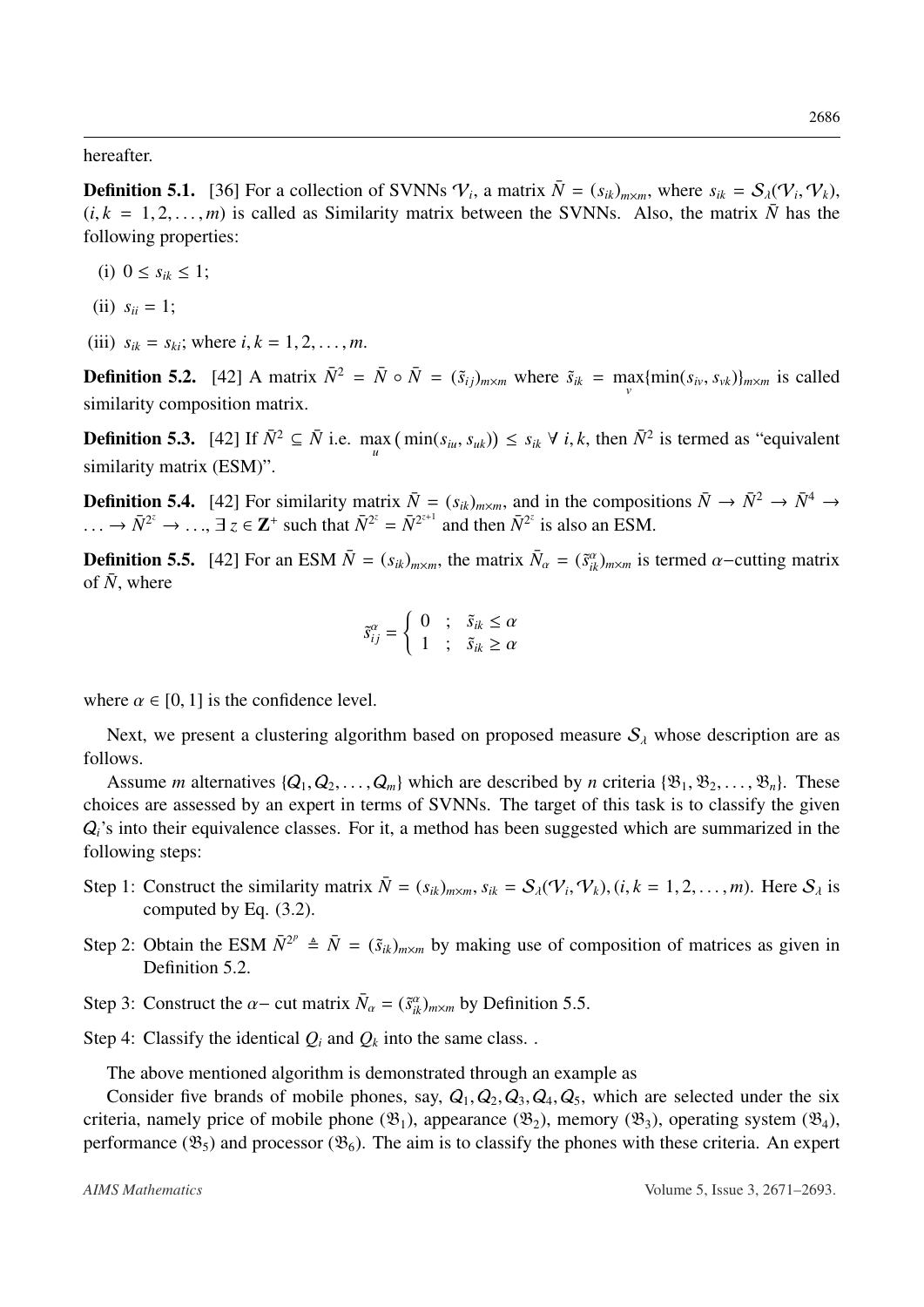<span id="page-16-0"></span>

| $\mathfrak{B}_1$ | $\mathfrak{B}_2$                                                                                      | $\mathfrak{B}_3$ | $\mathfrak{B}_4$ | $\mathfrak{B}_{5}$ | $\mathfrak{B}_{6}$ |
|------------------|-------------------------------------------------------------------------------------------------------|------------------|------------------|--------------------|--------------------|
|                  | $Q_1$ (0.3, 0.2, 0.5) (0.6, 0.3, 0.1) (0.4, 0.3, 0.3) (0.8, 0.1, 0.1) (0.1, 0.3, 0.6) (0.5, 0.2, 0.4) |                  |                  |                    |                    |
|                  | $Q_2$ (0.6, 0.3, 0.3) (0.5, 0.4, 0.2) (0.6, 0.2, 0.1) (0.7, 0.2, 0.1) (0.3, 0.1, 0.6) (0.4, 0.3, 0.3) |                  |                  |                    |                    |
|                  | $Q_3$ (0.4, 0.2, 0.4) (0.8, 0.2, 0.1) (0.5, 0.3, 0.1) (0.6, 0.1, 0.2) (0.4, 0.1, 0.5) (0.3, 0.2, 0.2) |                  |                  |                    |                    |
|                  | $Q_4$ (0.2, 0.4, 0.4) (0.4, 0.5, 0.1) (0.9, 0.2, 0.0) (0.8, 0.2, 0.1) (0.2, 0.3, 0.5) (0.7, 0.3, 0.1) |                  |                  |                    |                    |
|                  | $Q_5$ (0.5, 0.3, 0.2) (0.3, 0.2, 0.6) (0.6, 0.1, 0.3) (0.7, 0.1, 0.1) (0.6, 0.2, 0.2) (0.5, 0.2, 0.3) |                  |                  |                    |                    |
|                  |                                                                                                       |                  |                  |                    |                    |

Table 7. Rating values of each object.

gives the rating of each phone over  $\mathfrak{B}_j$ 's in terms of SVNNs. The complete summary of their ratings are listed in Table [7.](#page-16-0) To implemented the stated algorithm, we choose  $\lambda = 2$  and  $\beta_1 = \beta_2 = \beta_3 = 1/3$ .

Now, we utilize the proposed measure  $S$  to assemble the phones  $Q_i$ , which involves the subsequent steps:

Step 1: By using Eq. [\(3.2\)](#page-7-2), calculate the degrees of similarity between the phones cars i.e.,  $S(Q_i, Q_k)$ <br>(i k – 1.2 – 5). Thus a similarity matrix  $\bar{N}$  is obtained as:  $(i,k=1,2,\ldots, 5)$ . Thus, a similarity matrix  $\overline{N}$  is obtained as:

|  |  | $\bar{N} = \begin{pmatrix} 1.0000 & 0.8637 & 0.8576 & 0.8100 & 0.7687\\ 0.8637 & 1.0000 & 0.8791 & 0.8309 & 0.8450\\ 0.8576 & 0.8791 & 1.0000 & 0.7896 & 0.8055\\ 0.8100 & 0.8309 & 0.7896 & 1.0000 & 0.7836\\ 0.7687 & 0.8450 & 0.8055 & 0.7836 & 1.0000 \end{pmatrix}$ |
|--|--|--------------------------------------------------------------------------------------------------------------------------------------------------------------------------------------------------------------------------------------------------------------------------|
|  |  |                                                                                                                                                                                                                                                                          |

Step 2: Compute the matrix  $\bar{N}^2$ , using Definition [5.2,](#page-15-0) given as:

$$
\bar{N}^2 = \bar{N} \circ \bar{N} = \begin{pmatrix} 1.0000 & 0.8637 & 0.8637 & 0.8309 & 0.8450 \\ 0.8637 & 1.0000 & 0.8791 & 0.8309 & 0.8450 \\ 0.8637 & 0.8791 & 1.0000 & 0.8309 & 0.8450 \\ 0.8309 & 0.8309 & 0.8309 & 1.0000 & 0.8309 \\ 0.8450 & 0.8450 & 0.8450 & 0.8309 & 1.0000 \end{pmatrix}
$$

Since  $\bar{N}^2 \neq \bar{N}$ , therefore we compute  $\bar{N}^4$ .

$$
\bar{N}^4 = \bar{N}^2 \circ \bar{N}^2 = \begin{pmatrix}\n1.0000 & 0.8637 & 0.8637 & 0.8309 & 0.8450 \\
0.8637 & 1.0000 & 0.8791 & 0.8309 & 0.8450 \\
0.8637 & 0.8791 & 1.0000 & 0.8309 & 0.8450 \\
0.8309 & 0.8309 & 0.8309 & 1.0000 & 0.8309 \\
0.8450 & 0.8450 & 0.8450 & 0.8309 & 1.0000\n\end{pmatrix}
$$

Since,  $\bar{N}^4 = \bar{N}^2$ , therefore,  $\bar{N}^2$  is an ESM.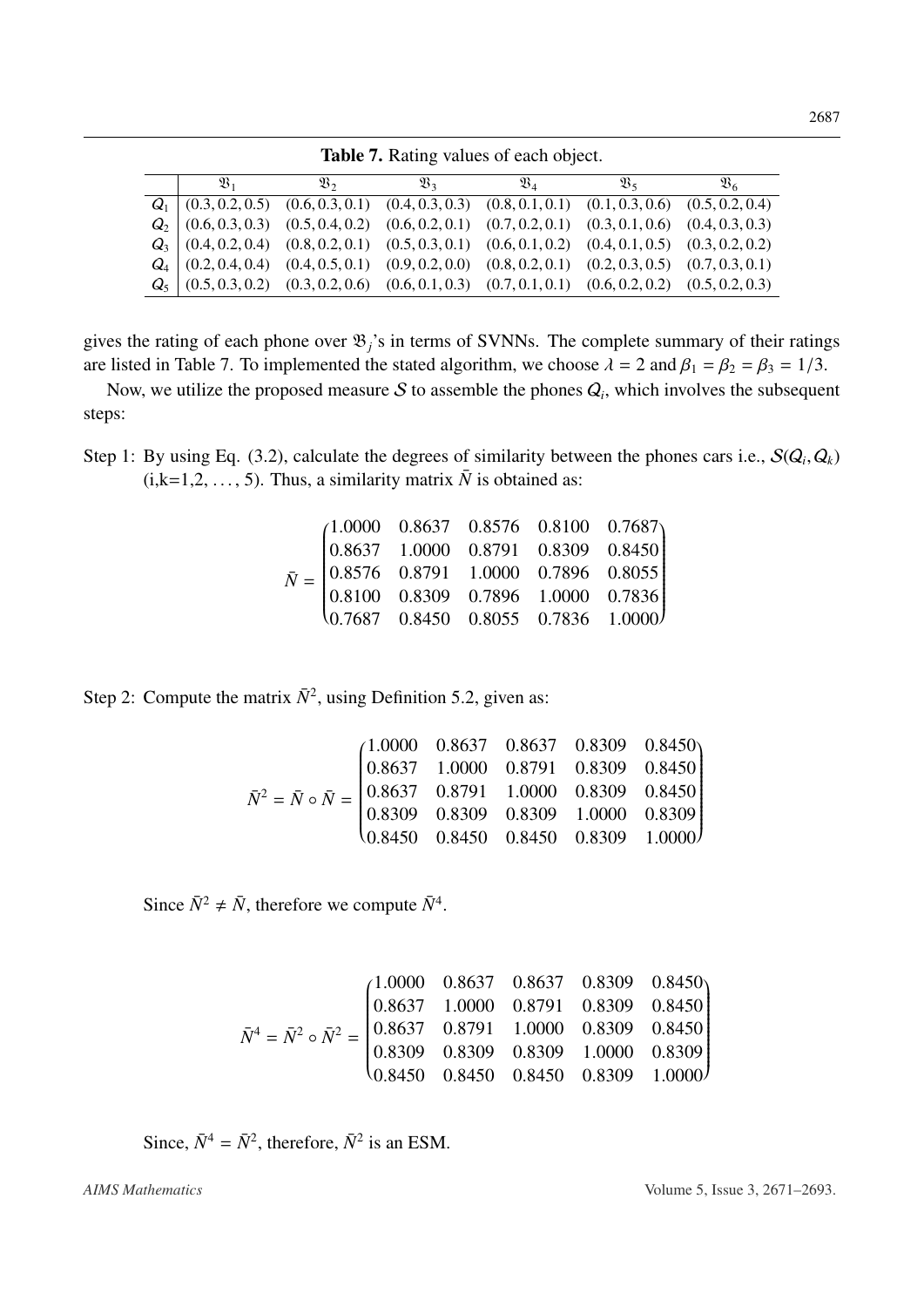Step 3: Assume  $\alpha = 0.8637$  and by Definition [5.5,](#page-15-1)  $\bar{N}_{\alpha}$  becomes

<span id="page-17-0"></span>
$$
\bar{N}_{\alpha} = \begin{pmatrix}\n1 & 1 & 1 & 0 & 0 \\
1 & 1 & 1 & 0 & 0 \\
1 & 1 & 1 & 0 & 0 \\
0 & 0 & 0 & 1 & 0 \\
0 & 0 & 0 & 0 & 1\n\end{pmatrix}
$$
\n(5.1)

Step 4: From Eq.  $(5.1)$ , we divide  $Q_i$  into three classes as

$$
\{Q_1, Q_2, Q_3\}, \{Q_4\} \text{ and } \{Q_5\}
$$

This means the phones  $Q_1$ ,  $Q_2$  and  $Q_3$  are more similar to each other than that of the alternative in other clusters.

<span id="page-17-1"></span>Further, by examining the various  $\alpha$  – cuts, we get the different classes. Thus, a comprehensive analysis based on the  $\alpha$ − cut is placed in Table [8.](#page-17-1) From this Table [8,](#page-17-1) we recognize that the decision-maker has only one way to partition the set of alternatives in a particular number of classes. The above review unfolds the importance of different values of confidence level  $\alpha$  on the clustering process and also investigates the role of  $\alpha$  in the flexibility of the algorithm.

| Class          | Confidence level               | Clustering results                    |
|----------------|--------------------------------|---------------------------------------|
| 1              | $0.0000 \le \alpha \le 0.8309$ | $\{Q_1, Q_2, Q_3, Q_4, Q_5\}$         |
| 2              | $0.8309 < \alpha \leq 0.8450$  | $\{Q_1, Q_2, Q_3, Q_5\}, \{Q_4\}$     |
| 3              | $0.8450 \le \alpha \le 0.8637$ | $\{Q_1, Q_2, Q_3\}, \{Q_4\}, \{Q_5\}$ |
| $\overline{4}$ | $0.8637 \le \alpha \le 0.8791$ | ${Q_1}, {Q_2}, {Q_3}, {Q_4}, {Q_5}$   |
| $\mathcal{F}$  | $0.8791 \le \alpha \le 1.0000$ | ${Q_1}, {Q_2}, {Q_3}, {Q_4}, {Q_5}$   |
|                |                                |                                       |

Table 8. Different clustering classes for different confidence levels.

However, the value of confidence level  $\alpha$  is chosen by a decision-maker from 0(smallest) to 1(biggest). Based on their values, we summarize the clustering results and their corresponding  $\alpha$ -level matrices whose description are given as

1) If  $0 \le \alpha \le 0.8309$ ,

$$
\bar{N}_{\alpha} = \begin{pmatrix} 1 & 1 & 1 & 1 & 1 \\ 1 & 1 & 1 & 1 & 1 \\ 1 & 1 & 1 & 1 & 1 \\ 1 & 1 & 1 & 1 & 1 \\ 1 & 1 & 1 & 1 & 1 \end{pmatrix}
$$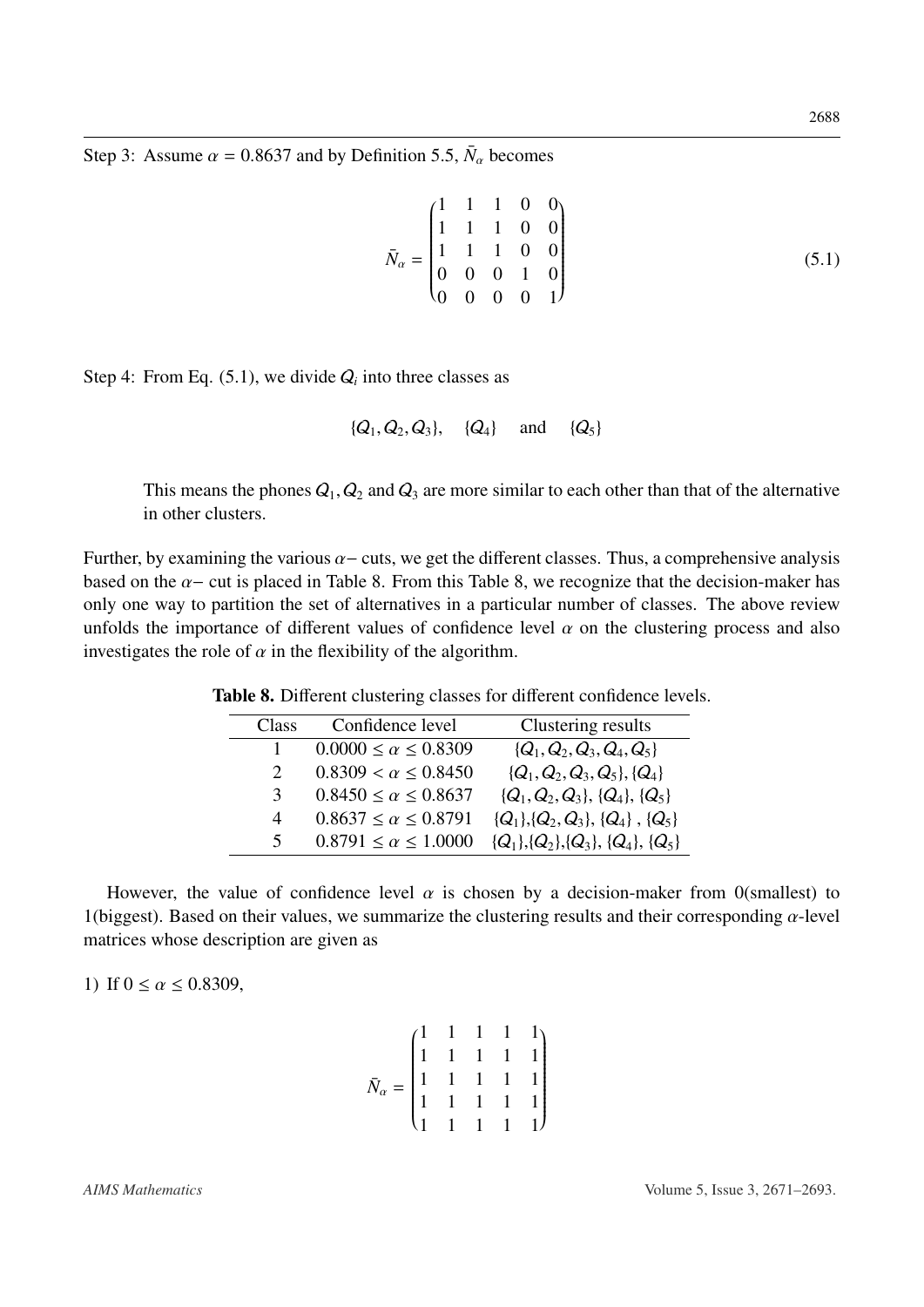2) If  $0.8390 < \alpha \le 0.8450$ ,

$$
\bar{N}_{\alpha} = \begin{pmatrix}\n1 & 1 & 1 & 0 & 1 \\
1 & 1 & 1 & 0 & 1 \\
1 & 1 & 1 & 0 & 1 \\
0 & 0 & 0 & 1 & 0 \\
1 & 1 & 1 & 0 & 1\n\end{pmatrix}
$$

3) If  $0.8450 < \alpha \le 0.8637$ ,

$$
\bar{N}_{\alpha} = \begin{pmatrix}\n1 & 1 & 1 & 0 & 0 \\
1 & 1 & 1 & 0 & 0 \\
1 & 1 & 1 & 0 & 0 \\
0 & 0 & 0 & 1 & 0 \\
0 & 0 & 0 & 0 & 1\n\end{pmatrix}
$$

4) If  $0.8637 < \alpha \le 0.8791$ ,

*N*¯ α = 1 0 0 0 0 0 1 1 0 0 0 1 1 0 0 0 0 0 1 0 0 0 0 0 1

5) If  $0.8791 < \alpha \leq 1$ ,

|                      | $\begin{pmatrix} 1 & 0 & 0 & 0 & 0 \\ 0 & 1 & 0 & 0 & 0 \\ 0 & 0 & 1 & 0 & 0 \\ 0 & 0 & 0 & 1 & 0 \\ 0 & 0 & 0 & 0 & 1 \end{pmatrix}$ |  |  |
|----------------------|---------------------------------------------------------------------------------------------------------------------------------------|--|--|
|                      |                                                                                                                                       |  |  |
| $\bar{N}_{\alpha} =$ |                                                                                                                                       |  |  |
|                      |                                                                                                                                       |  |  |
|                      |                                                                                                                                       |  |  |

From above  $\alpha$  – cutting matrices, it can easily noticed that when  $0 \le \alpha \le 0.8309$ ,  $0.8309 < \alpha < 0.8450$ ,  $0.8450 < \alpha \le 0.8637$ ,  $0.8637 < \alpha \le 0.8791$  and  $0.8791 < \alpha \le 1$ , the alternatives are classified into 1,2,3,4 and 5 classes respectively. This reflects that as given alternatives are more differentiated with increase of  $\alpha$  value.

#### <span id="page-18-0"></span>6. Advantages of the proposed work

The major benefits from the proposed approach over the existing approaches are listed as below.

1) This paper highlights the significance of taking the idea of agreeness, falsity, and disagrees in one envelop in form of SVNSs. As in real DM problems, the degree of membership and nonmembership may work independently, so this generalization of IFSs is more superior and innovative in the evaluation of the information.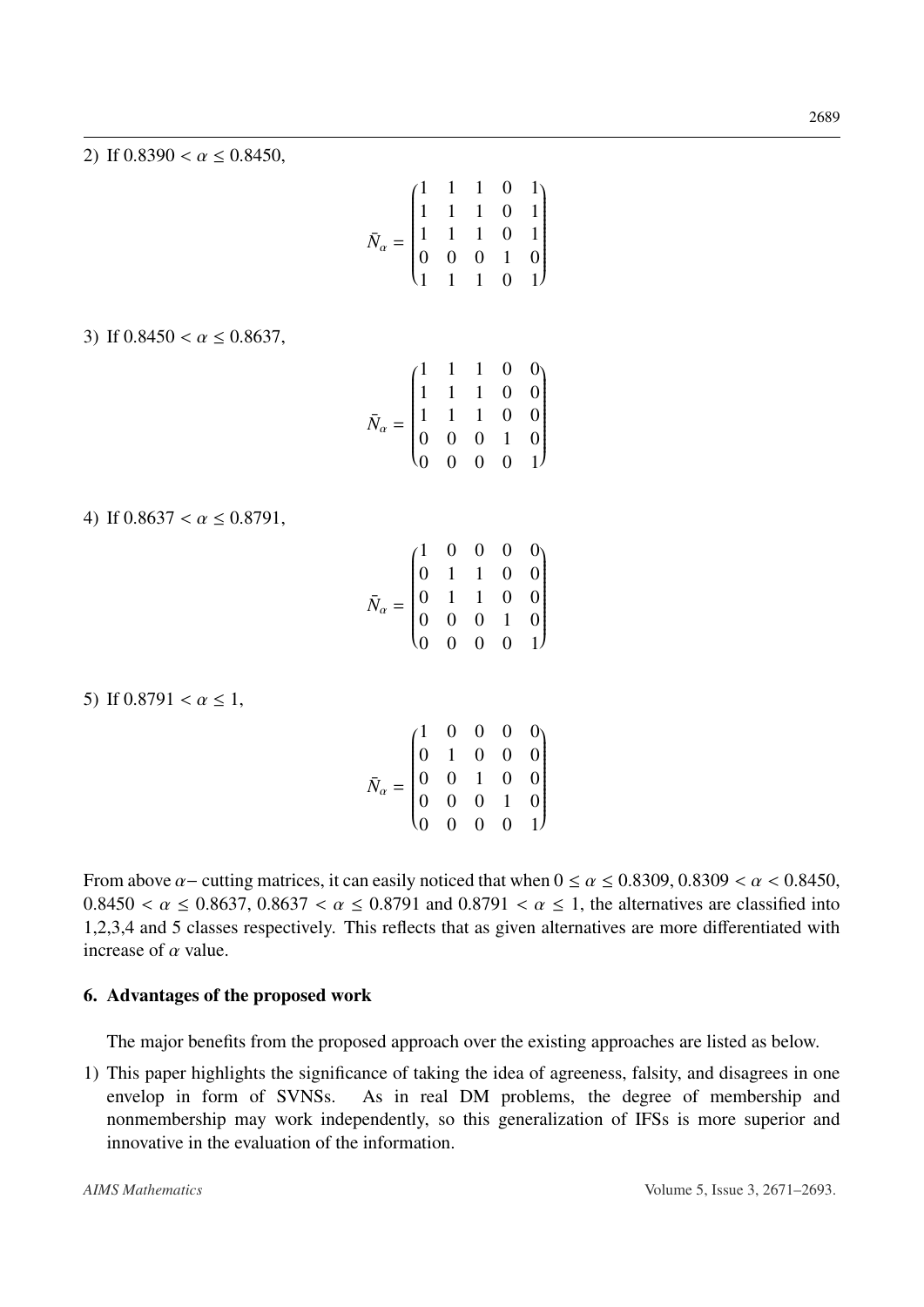- 2) The proposed methodology is extremely flexible due to the presence of the parameter  $\lambda$  in the formulation of both proposed measures. Due to the presence of the parameter, the decision-maker has the opportunity to give his/her decision by taking different semantics in his mind. This makes the proposed work more friendly and impressionable for the decision-maker who is working on different kinds of DM processes.
- 3) The proposed method practices the notion of TOPSIS for making the final decision. In this approach, the raking results are finding not by aggregating all the decision matrices but evaluated firstly based on the individual decision-maker and then get a final decision by considering the results given by each decision-maker. In this manner, this approach displays the individual as well as the aggregated decision on the final choice by considering the reference points.
- 4) Moreover, the proposed similarity measure can be used to cluster the heterogeneous data which is used in various concepts like data mining, image processing, DM problems, medical imaging and so on.

## <span id="page-19-0"></span>7. Conclusion

The key contribution of the work can be summarized below.

- 1) The examined study employs the three independent degrees namely MD, NMD and degree of indeterminacy to check the vagueness in the data.
- 2) This paper offers new distance measures for estimating the degree of discrimination between the two or more SVNSs. Traditionally, all the measurements are computed by using either Hamming or Euclidean distance measures [\[18](#page-21-3)[–20\]](#page-21-5), which may not furnish the proper choice to the expert. To succeed it, revised distance measures are injected in this work which supplies an alternative way to trade with the SVNN information.
- 3) An extended TOPSIS method has been introduced with the stated distance measures and by consideration the multi-experts. The advantages of the stated method are that it not only taken into the account the degree of discrimination but also takes the degree of similarity between the observation, to avoid the decision only based on the small distances. Also, the ideal alternatives i.e., PIA  $(V^+)$  and NIA  $(V^-)$  are considered as constant rather it is dependent on the given observation. Finally, the presented TOPSIS method is based on the additional parameter  $\lambda$  which will make a decision maker flexible to choose their alternatives based on their preferences or goals.
- 4) The MCGDM algorithm based on the recommended TOPSIS is explained, which is more generalized and flexible with the parameter  $\lambda$  to the decision-maker. The significance of the parameter  $\lambda$  is shown in detail (Table [4\)](#page-12-0). To sustain their performance, a validity test is examined which ensures their reliableness and preciseness.
- 5) A new clustering algorithm is presented based on the proposed similarity measures under the different confidence levels of the expert. The main objective of this algorithm is to classify the heterogenous objects into the homogenous classes. The applicability of this algorithm is explained with a numerical example and classify the objects with different levels of preferences of the expert.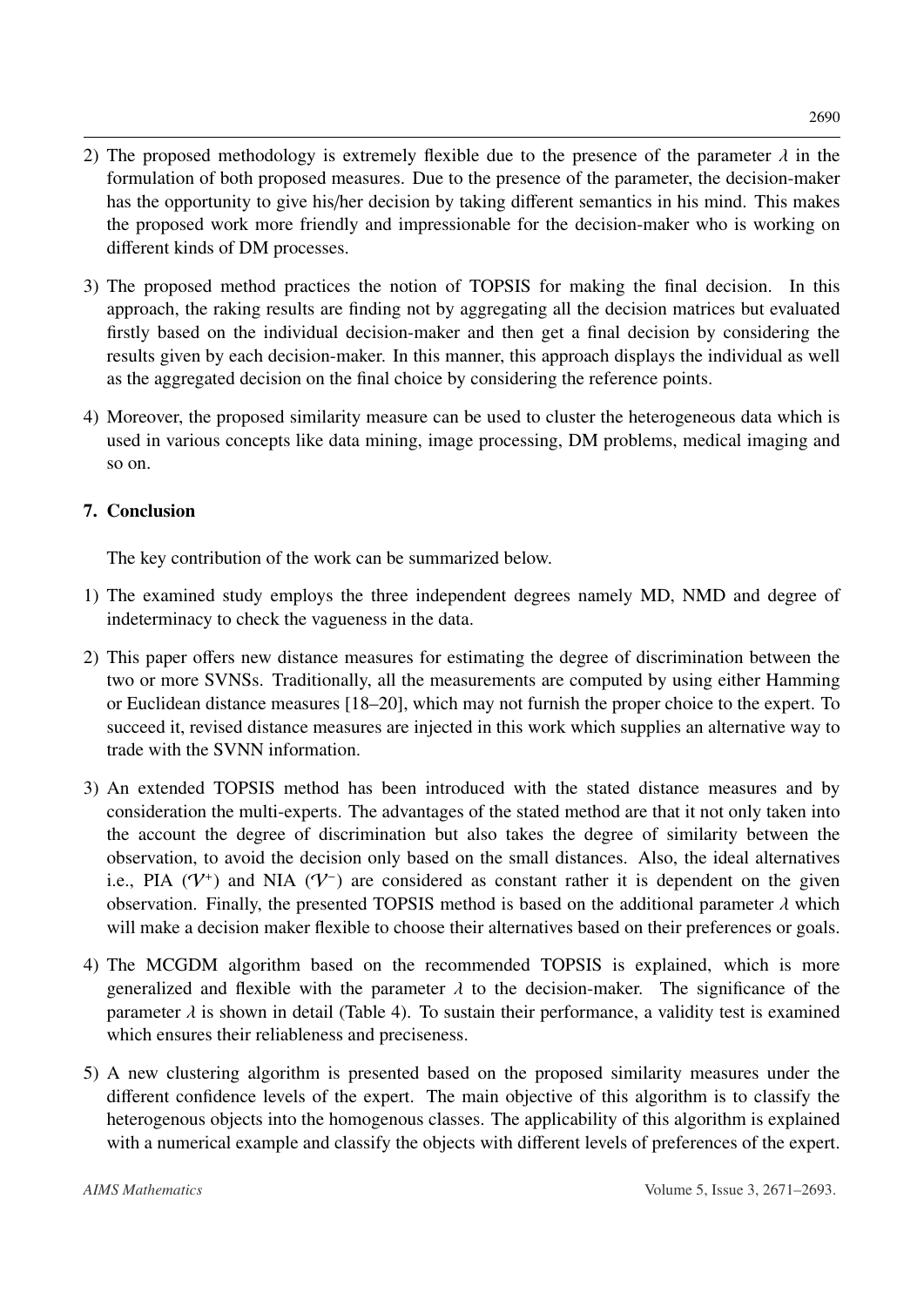In the future, we shall lengthen the application of the proposed measures to the diverse fuzzy environment as well as different fields of application such as supply chain management, emerging decision problems, brain hemorrhage, risk evaluation, etc [\[43–](#page-22-9)[47\]](#page-22-10).

#### Conflict of interest

The authors declare no conflicts of interest.

#### References

- <span id="page-20-0"></span>1. L. A. Zadeh, *Fuzzy sets*, Information and Control, 8 (1965), 338–353.
- <span id="page-20-1"></span>2. K. T. Atanassov, *Intuitionistic fuzzy sets*, Fuzzy Set. Syst., 20 (1986), 87–96.
- <span id="page-20-2"></span>3. F. Smarandache, *Neutrosophy. Neutrosophic Probability, Set, and Logic*, ProQuest Information & Learning, Ann Arbor, Michigan, USA, 1998.
- <span id="page-20-3"></span>4. H. Wang, F. Smarandache, Y. Q. Zhang, et al. *Single valued neutrosophic sets*, Multispace Multistructure, 4 (2010), 410–413.
- <span id="page-20-4"></span>5. J. Ye, *A multicriteria decision-making method using aggregation operators for simplified neutrosophic sets*, J. Intell. Fuzzy Syst., 26 (2014), 2459–2466.
- <span id="page-20-5"></span>6. J. J. Peng, J. Q. Wang, J. Wang, et al. *Simplified neutrosophic sets and their applications in multicriteria group decision-making problems*, International Journal of System Science, 47 (2016), 2342–2358.
- <span id="page-20-6"></span>7. Nancy, H. Garg, *An improved score function for ranking neutrosophic sets and its application to decision-making process*, International Journal for Uncertainty Quantification, 6 (2016), 377–385.
- <span id="page-20-7"></span>8. D. Rani, H. Garg, *Some modified results of the subtraction and division operations on interval neutrosophic sets*, J. Exp. Theor. Artif. In., 31 (2019), 677–698.
- <span id="page-20-8"></span>9. P. Liu, Y. Chu, Y. Li, et al. *Some generalized neutrosophic number hamacher aggregation operators and their application to group decision making*, Int. J. Fuzzy Syst., 16 (2014), 242–255.
- <span id="page-20-9"></span>10. Nancy, H. Garg, *Novel single-valued neutrosophic decision making operators under Frank norm operations and its application*, Int. J. Uncertain. Quan., 6 (2016), 361–375.
- <span id="page-20-10"></span>11. H. Garg, Nancy, *New logarithmic operational laws and their applications to multiattribute decision making for single-valued neutrosophic numbers*, Cogn. Syst. Res., 52 (2018), 931–946.
- <span id="page-20-11"></span>12. G. Wei, Z. Zhang, *Some single-valued neutrosophic Bonferroni power aggregation operators in multiple attribute decision making*, Journal of Ambient Intelligence and Humanized Computing, 10 (2019), 863–882.
- <span id="page-20-12"></span>13. L. Yang, B. Li, *A multi-criteria decision-making method using power aggregation operators for single-valued neutrosophic sets*, International Journal of Database and Theory and Application, 9 (2016), 23–32.
- <span id="page-20-13"></span>14. H. Garg, Nancy, *Linguistic single-valued neutrosophic power aggregation operators and their applications to group decision-making problems*, IEEE/CAA Journal of Automatic Sinica, 7 (2020), 546–558.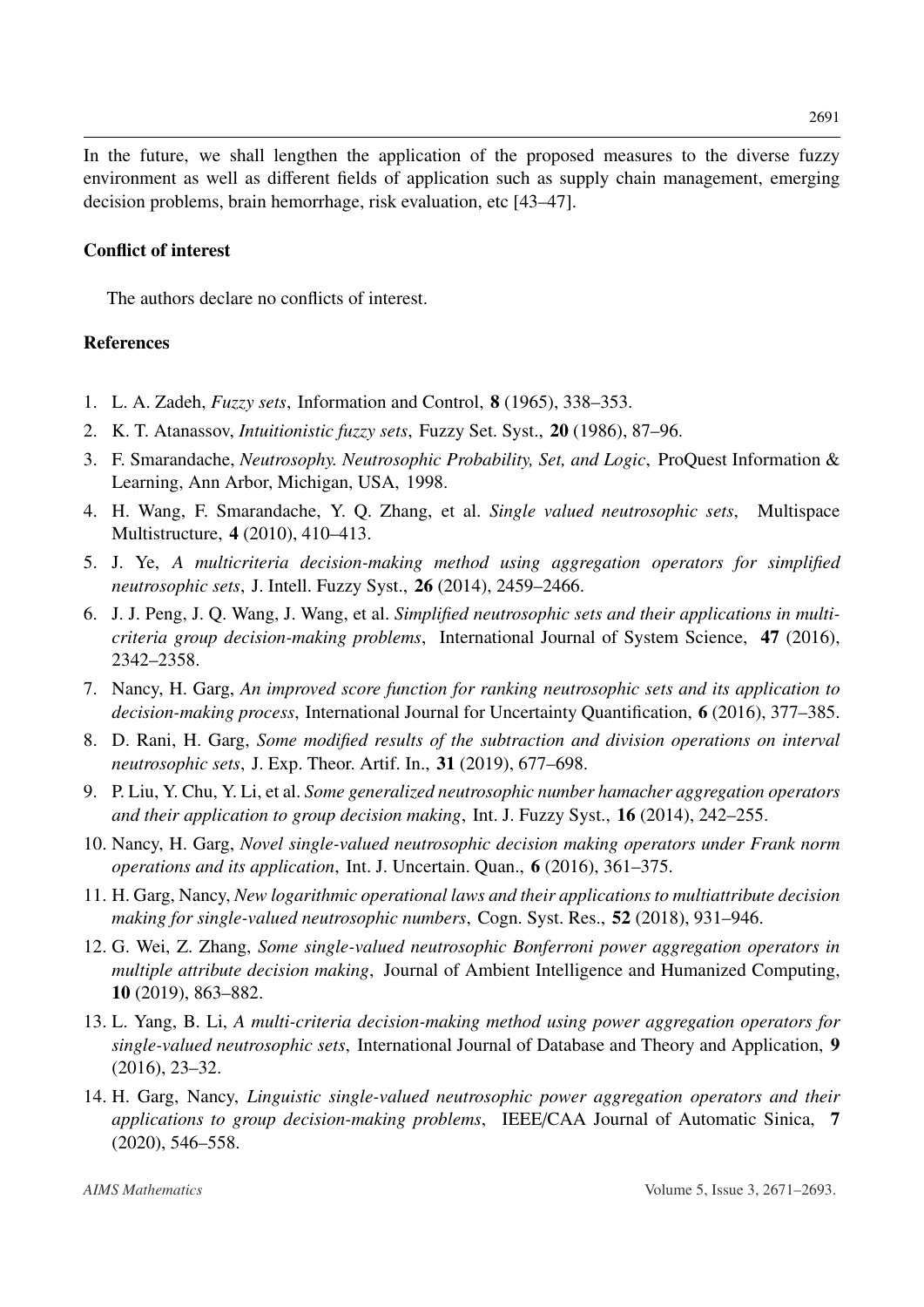- <span id="page-21-0"></span>15. P. Ji, J. Q. Wang, H. Y. Zhang, *Frank prioritized Bonferroni mean operator with single-valued neutrosophic sets and its application in selecting third-party logistics providers*, Neural Comput. Appl., 30 (2018), 799–823.
- <span id="page-21-1"></span>16. H. Garg, *Novel neutrality aggregation operators-based multiattribute group decision making method for single-valued neutrosophic numbers*, Soft Comput., 2019, 1–23.
- <span id="page-21-2"></span>17. H. Garg, Nancy, *Multiple criteria decision making based on frank choquet heronian mean operator for single-valued neutrosophic sets*, Applied and Computational Mathematics, 18, (2019), 163– 188.
- <span id="page-21-3"></span>18. P. Majumdar, *Neutrosophic Sets and Its Applications to Decision Making*, Computational Intelligence for Big Data Analysis, Springer, Cham, 2015.
- <span id="page-21-4"></span>19. H. L. Huang, *New distance measure of single-valued neutrosophic sets and its application*, Int. J. Intell. Syst., 31 (2016), 1021–1032.
- <span id="page-21-5"></span>20. C. Liu, Y. Luo, *The weighted distance measure based method to neutrosophic multiattribute group decision making*, Math. Probl. Eng., 2016 (2016), 3145341.
- <span id="page-21-6"></span>21. H. Garg, Nancy, *Some new biparametric distance measures on single-valued neutrosophic sets with applications to pattern recognition and medical diagnosis*, Information 8 (2017), 162.
- <span id="page-21-7"></span>22. X. H. Wu, J. Q. Wang, J. J. Peng, et al. *Cross - entropy and prioritized aggregation operator with simplified neutrosophic sets and their application in multi-criteria decision-making problems*, International Journal of Fuzzy Systems, 18 (2016), 1104–1116.
- <span id="page-21-8"></span>23. H. Garg, Nancy, *On single-valued neutrosophic entropy of order* α, Neutrosophic Sets and Systems, 14 (2016), 21–28.
- <span id="page-21-9"></span>24. K. Mondal, S. Pramanik, *Neutrosophic tangent similarity measure and its application to multiple attribute decision making*, Neutrosophic Sets and Systems, 9 (2015), 80–87.
- <span id="page-21-10"></span>25. K. Mondal, S. Pramanik, B. C. Giri, *Hybrid binary logarithm similarity measure for MAGDM problems under SVNS assessments*, Neutrosophic Sets and Systems, 20 (2018), 12–25.
- <span id="page-21-11"></span>26. F. Liu, G. Aiwu, V. Lukovac, et al. *A multicriteria model for the selection of the transport service provider: A single valued neutrosophic DEMATEL multicriteria model*, Decision Making: Applications in Management and Engineering, 1 (2018), 121–130.
- <span id="page-21-12"></span>27. Nancy, H. Garg, *A novel divergence measure and its based TOPSIS method for multi criteria decision - making under single - valued neutrosophic environment*, J. Intell. Fuzzy Syst., 36 (2019), 101–115.
- <span id="page-21-13"></span>28. C. L. Hwang, K. Yoon, *Multiple Attribute Decision Making Methods and Applications A State-ofthe-Art Survey*, Springer-Verlag Berlin Heidelberg, 1981.
- <span id="page-21-14"></span>29. P. Biswas, S. Pramanik, B. C. Giri, *TOPSIS method for multi-attribute group decision-making under single-valued neutrosophic environment*, Neural Computing and Applications, 27 (2016), 727–737.
- <span id="page-21-15"></span>30. H. Pouresmaeil, E. Shivanian, E. Khorram, et al. *An extended method using TOPSIS and VIKOR for multiple attribute decision making with multiple decision makers and single valued neutrosophic numbers*, Advances and Applications in Statistics, 50 (2017), 261–292.
- <span id="page-21-16"></span>31. G. Selvachandran, S. Quek, F. Smarandache, et al. *An extended technique for order preference by similarity to an ideal solution (TOPSIS) with maximizing deviation method based on integrated weight measure for single-valued neutrosophic sets*, Symmetry, 10 (2018), 236.

2692